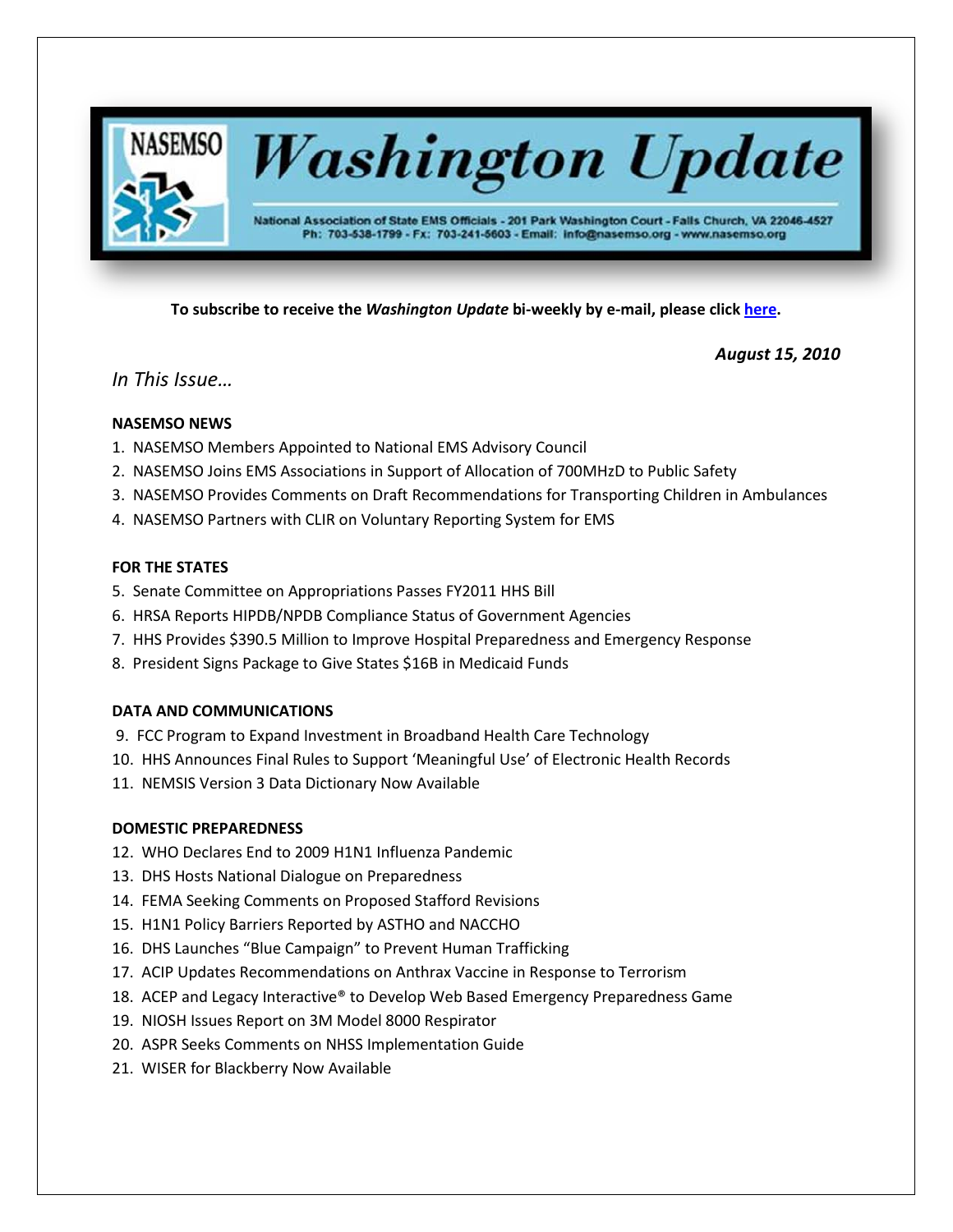# **HEALTH AND SAFETY**

- 22. NIH Scientists Advance Universal Flu Vaccine
- 23. Prevention and Control of Influenza with Vaccines Updated by CDC
- 24. Staying Safe in Extreme Heat Conditions…NIOSH Resources Provide Help

# **HIGHWAY SAFETY**

- 25. DSWW Provides Opportunity to Encourage Safe EMS Operations
- 26. Transportation Secretary Announces Second National Distracted Driving Summit

# **PEDIATRIC EMERGENCY CARE**

- 27. CDC Publishes Data on Children's Health
- 28. EMSC and NRC Transition State Partnership Technical Assistance Responsibilities

## **TRAUMA**

29. CDC Seeks Opinions on National Trauma Triage Protocol

### **FEDERAL PARTNERS**

- 30. NTSB Releases 2009 Annual Report to Congress
- 31. NHTSA Calls for Comments on Rear Seat Belt Mandate
- 32. HHS Panel Grapples with Patient Consent
- 33. Several Federal Agencies Engaged in Battling Prescription Drug Abuse
- 34. FDA Updates Information on Drug Shortages
- 35. Gulf Oil Spill Clinical Guidance Now Available
- 36. CMS Invites Comments on Ambulance Reimbursement Rates
- 37. CMS to Host Educational Call on Medicare Fee-For-Service (FFS) Implementation

### **INDUSTRY NEWS**

- 38. CoAEMSP Offers Time Extension to Program Directors Needing Degree for Accreditation
- 39. "Vince and Larry" Become Permanent Additions to Smithsonian
- 40. Grant from Duke Endowment Provides Critical Ambulance Cardiac Resuscitation Equipment
- 41. Input on Design of New National Memorial Sought

# **INTERESTING ABSTRACTS OR WEBCASTS**

42. Trends and Characteristics of US Emergency Department Visits, 1997-2007

43. Just one drop: the significance of a single hypotensive blood pressure reading during trauma resuscitations

44. Tracheal intubation in daylight and in the dark: a randomised comparison of the Airway Scope<sup>®</sup>, Airtraq<sup>®</sup>, and Macintosh laryngoscope in a manikin

45. Comparison of Flexiblade™ and Macintosh laryngoscopes: cervical extension angles during orotracheal intubation

46. Comparison of two instructional modalities for nursing student CPR skill acquisition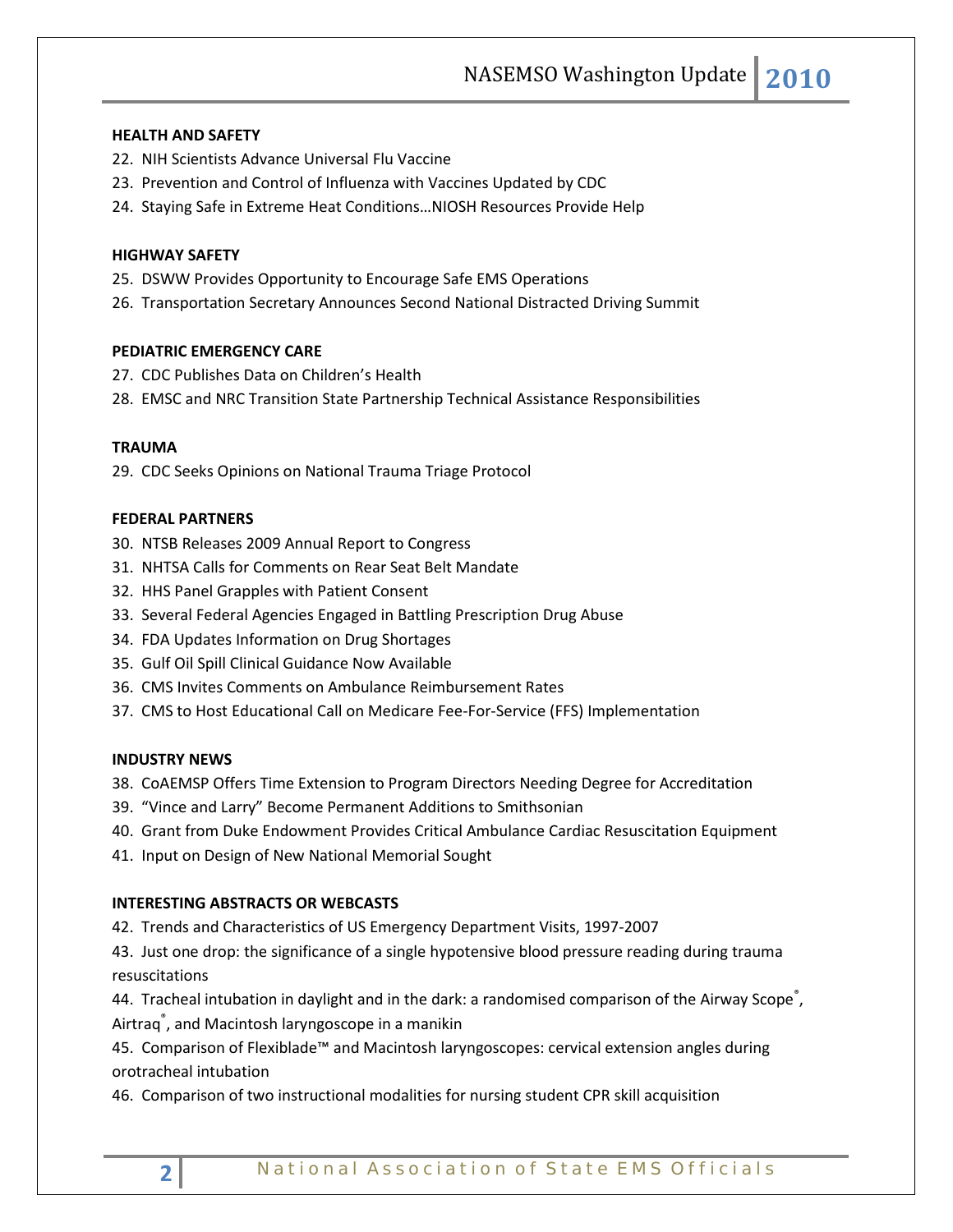47. Mobile Messaging as Surveillance Tool during Pandemic (H1N1) 2009, Mexico

48. Prehospital Ultrasound by Paramedics: Results of Field Trial

49. Hazardous Use of Car Seats Outside the Car in the United States, 2003–2007

## **UPCOMING EVENTS**

\*\*Statewide EMS Conferences\*\*

\*\*National Conferences and Special Meetings\*\*

### **1. NASEMSO Members Appointed to National EMS Advisory Council**

U. S. Transportation Secretary Ray LaHood has announced the appointment of 23 leaders in the EMS field to serve on the National Emergency Medical Services Advisory Council. The council, first chartered by the U.S. Dept. of Transportation in 2007, provides expert EMS advice to the department and its federal partners. It makes recommendations on key issues in the EMS field, including recruitment and retention of EMS personnel, quality assurance, federal grants for emergency services, and preparation for multi-casualty incidents. The appointments included three NASEMSO members: [\(press release\)](http://www.nasemso.org/documents/nemsac.appointments.071710.pdf)

- Dia Gainor, Idaho State EMS Director, Past President of NASEMSO, and Chair of NASEMSO's Highway Incident & Transportation Systems (HITS) Committee.
- Ritu Sahni, M.D., Oregon State EMS Medical Director, and faculty of Oregon Health & Science University.
- Gary L. Wingrove, Government Relations & Strategic Affairs, Mayo Medical Transportation, past EMS Director for State of Minnesota, and Affiliate Member of NASEMSO.

NASEMSO congratulates all appointees!!

#### **2. NASEMSO Joins EMS Associations in Support of Allocation of 700MHzD to Public Safety**

NASEMSO has joined several national EMS organizations in supporting allocate the 700 MHz D block to public safety for use in conjunction with the 700 MHz broadband spectrum licensed to the national public safety broadband license holder and to coordinate both sets of spectrum through that license holder and its public safety representative board. The coalition opposes the FCC's announced plans to hold a commercial auction. For more information read the letters to Congress:

- o [Letter to U.S. Senate Committee on Commerce, Science & Technology and Subcommittee on](http://www.nasemso.org/Projects/CommunicationsTechnology/documents/6-16DBlockSenateJointLetter.pdf)  [Communications & Technology](http://www.nasemso.org/Projects/CommunicationsTechnology/documents/6-16DBlockSenateJointLetter.pdf)
- o [Letter to U.S. House Committee on Energy & Commerce and Subcommittee on Communications,](http://www.nasemso.org/Projects/CommunicationsTechnology/documents/6-16DBlockHouseJointLetter.pdf)  [Technology & the Internet](http://www.nasemso.org/Projects/CommunicationsTechnology/documents/6-16DBlockHouseJointLetter.pdf)

In related news, NASEMSO strongly commends Senator Jay Rockefeller, IV, Chairman of the Senate Commerce, Science and Transportation Committee, for announcing his intention to introduce legislation in the coming days, which directs the FCC to allocate the 700 MHz D block to public safety with funding to build out a nationwide interoperable public safety broadband network and praised Senators Joe Lieberman (I – Conn.) and John McCain (R – Ariz.) for their introduction of legislation to reallocate the 700 MHz D Block to public safety and to fund build-out and maintenance of an interoperable nationwide public safety broadband network. Their bill would join H.R. 5081 as companion legislation directing the Federal Communications Commission (FCC) to add the D Block to 700 MHz bandwidth already licensed to public safety to create a core nationwide data communications network. For more information, contact NASEMSO Program Adviso[r Kevin McGinnis.](mailto:mcginnis@nasemso.org)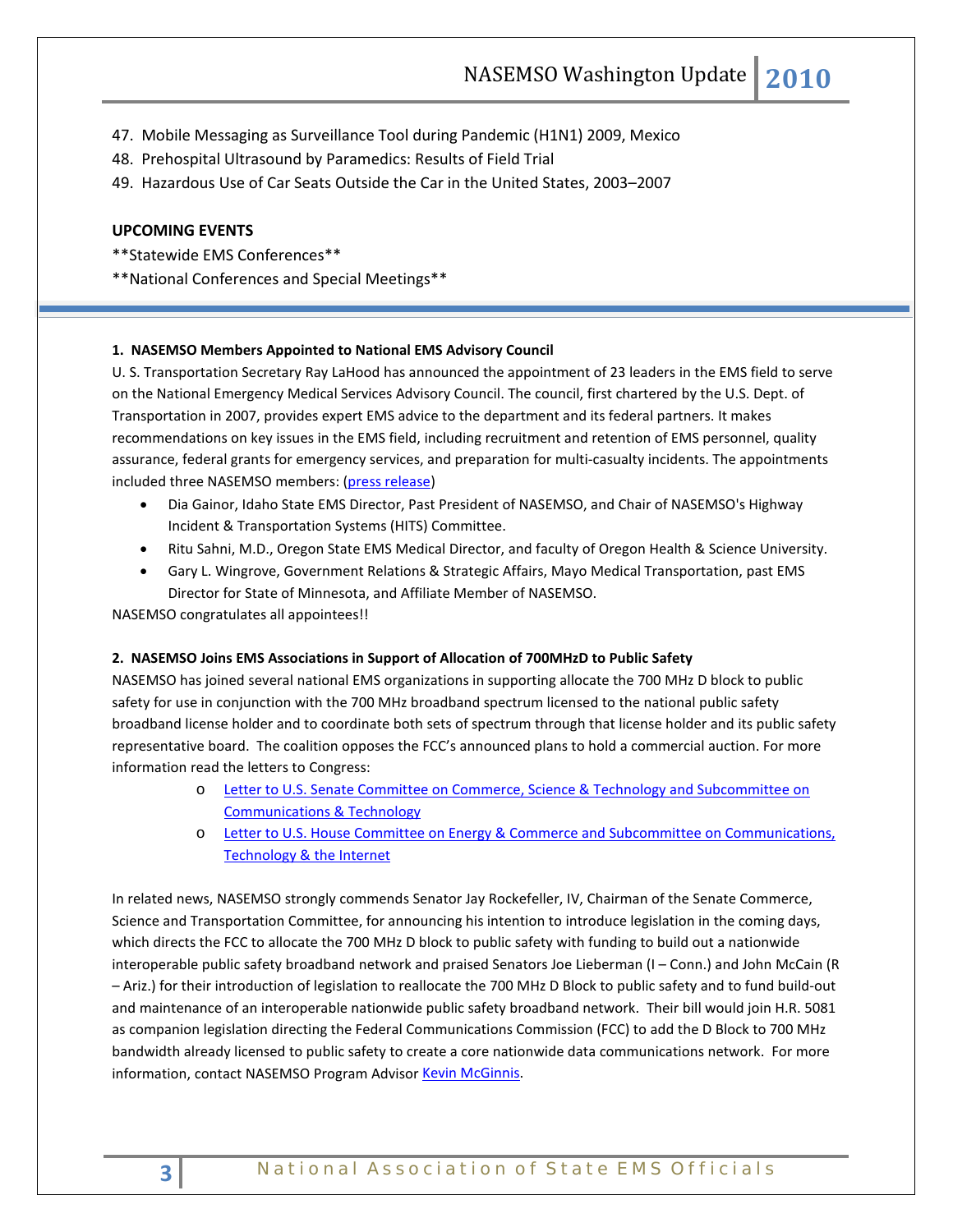### **3. NASEMSO Provides Comments on Draft Recommendations for Transporting Children in Ambulances**

NASEMSO members provided comments to the U.S. Department of Transportation on its *Draft Recommendations for Safely Transporting Children in Specific Situations in Emergency Ground Ambulances.* In his letter to NHTSA, NASEMSO President Steve Blessing echoed several member comments, "Overall, the document represents available science and best practice recommendations from an interdisciplinary team of experienced professionals. NASEMSO deeply appreciates the tremendous effort by NHTSA's working group and believe the recommendations will move the industry towards greater scientific testing and the development of additional devices that will be cost-effective and safe for those who are faced with transporting children in ambulances." [Download NASEMSO](http://www.nasemso.org/documents/NHTSALetterChildreninAmbulancesJuly2010.pdf)  [comments here.](http://www.nasemso.org/documents/NHTSALetterChildreninAmbulancesJuly2010.pdf)

### **4. NASEMSO Partners with CLIR on Voluntary Reporting System for EMS**

The Center for Leadership, Innovation and Research in EMS (CLIR), along with its sponsoring organizations – the EMS Chiefs of Canada, the National EMS Management Association and the North Central EMS Institute – announces a new patient safety initiative. The EMS Voluntary Event Notification Tool (EVENT) provides an anonymous tool for EMS providers and others to report adverse events that occur in the EMS setting. CLIR is a non-regulatory, not-for-profit group that is promoting and advancing the practice and profession of EMS internationally. NASEMSO is a partner organization for EVENT and CLIR has begun seeking additional partner organizations. The EVENT system can be used to anonymously report any patient-safety related issue such as:

- "Sentinel Events" where unexpected or unintended occurrences result in serious physical injury, psychological trauma or death
- Unexpected or unintended occurrences that result in any physical injury or psychological injury of a patient, including adverse drug reactions
- "Near Misses" which are close calls that could have resulted in accident, injury or illness but did not either by chance or through timely intervention
- Equipment or device failures, malfunctions or provider errors of omission (not using when called for) or misuse (using it in the incorrect way); that cause or could cause harm to a patient.
- Lessons learned, safety ideas and/or concerns or any topic that has been vetted through local authority either without resolution or the reporting person feels that it cannot be brought up with local authority without the risk of repercussion

The EVENT system is only applicable to patient safety events that are related to care given by components of the pre-hospital or out-of-hospital EMS system including but not limited to: ambulance attendants, first responders, all levels of EMTs and paramedics, Critical Care Transport service personnel, quick response services, ambulance services, air ambulance services, dispatch centers and medical command facilities. EMS agencies that operate their own internal event reporting system are encouraged to also report their events anonymously through EVENT. [For](http://www.clirems.org/)  [more information…](http://www.clirems.org/)



**EMS Voluntary Event Notification Tool** An EMS Patient Safety Initiative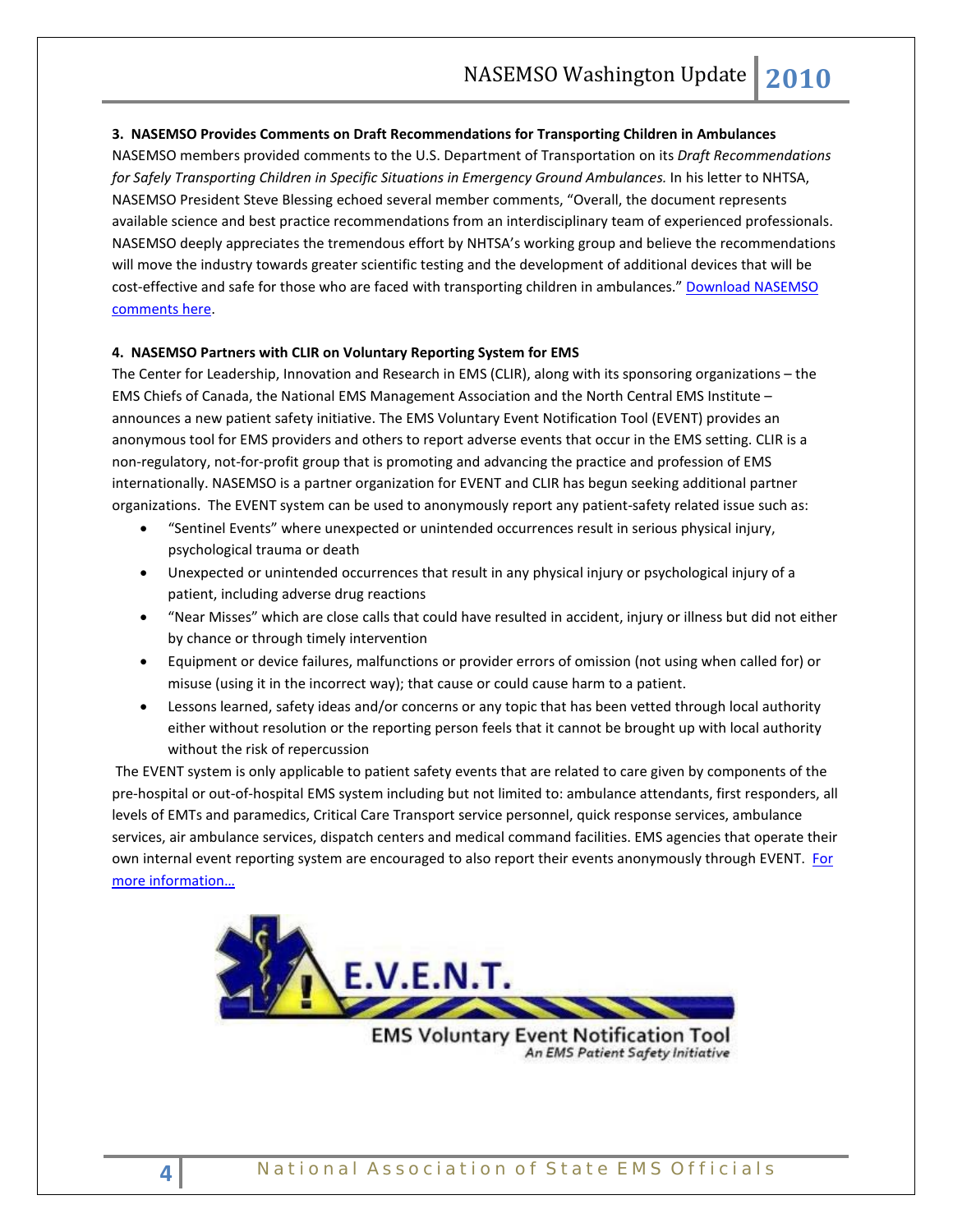#### **5. Senate Committee on Appropriations Passes FY2011 HHS Bill**

Last week the Senate Committee on Appropriations passed the fiscal year 2011 Departments of Labor, Health and Human Services, and Education appropriations bill. Emergency Medical Care Highlights:

- Medical Home Demonstration.—The Committee included \$40,000,000 for two new authorizations that support the creation of patient-centered medical homes. Research indicates that medical homes result in improved quality, reduced errors, fewer emergency visits, and fewer hospitalizations, which all result in savings to the healthcare system.
- The Committee provided \$9,939,000 for the traumatic brain injury program, the same as the budget request for fiscal year 2011. The fiscal year 2010 comparable level was \$9,918,000. The program supports implementation and planning grants to States for coordination and improvement of services to individuals and families with traumatic brain injuries as well as protection and advocacy. Such services can include: pre-hospital care, emergency department care, hospital care, rehabilitation, transitional services, education, employment, and long-term support.
- The Committee provided \$22,500,000 for emergency medical services for children [EMSC]. The fiscal year 2010 comparable level was \$21,454,000 and the budget request for fiscal year 2011 was \$21,500,000.
- The Committee provided \$29,314,000 for Poison Control Center activities, the same as the budget request for fiscal year 2011. The fiscal year 2010 comparable level was \$29,250,000. (HRSA estimates that \$7 is saved in medical spending for every dollar spent on Poison Control Centers because treatment guidance for the majority of poison exposures (over 70 percent) can be provided over the phone, thereby reducing emergency department visits, ambulance use, and hospital admissions. For that reason, the Committee stated that it is strongly supportive of ensuring that all citizens have access to poison control hotlines.)
- The Committee provided \$41,200,000 for rural hospital flexibility grants, the same as the budget request for fiscal year 2011. The fiscal year 2010 comparable level was \$40,915,000. Under this program, HRSA works with the States to provide support and technical assistance to Critical Access Hospitals to focus on quality and performance improvement and to integrate emergency medical services.
- The Committee provided \$2,526,000 for rural and community access to emergency devices. This is the same amount as the budget request for fiscal year 2011. The fiscal year 2010 comparable level was \$2,521,000.
- The Committee recommended \$147,729,000 for injury prevention and control activities at the CDC. The comparable fiscal year 2010 funding level was \$148,593,000. The budget request for 2011 was \$147,570,000. (The Committee recognized the most likely cause of injuries in a man-made disaster will be related to explosives, and yet our emergency medical system is unprepared for bomb blast injuries, especially in a mass casualty situation. The Committee encouraged the CDC to continue its ongoing work in preparing cities and hospital systems to respond to such events, with a special emphasis on assessing the bomb blast response capacity of high-risk cities and communities.)
- The Committee recommendation included \$364,254,000 for the National Library of Medicine [NLM]. The budget request for fiscal year 2011 is \$364,802,000, and the comparable level for fiscal year 2010 is \$350,557,000. An additional \$8,200,000 is made available from program evaluation funds. Of the funds provided, \$4,000,000 is for improvement of information systems, to remain available until expended. (Disaster Information Management.—The Committee encouraged NLM's continued efforts to identify and implement best practices for providing information during disasters, develop innovative products and services to serve emergency responders and preparedness activities, and conduct research to support disaster health information management and recovery efforts. The Committee also encouraged the NLM to make accessible the broad range of literature on disaster health, including an information portal for traumatic brain injury and post traumatic stress disorders.)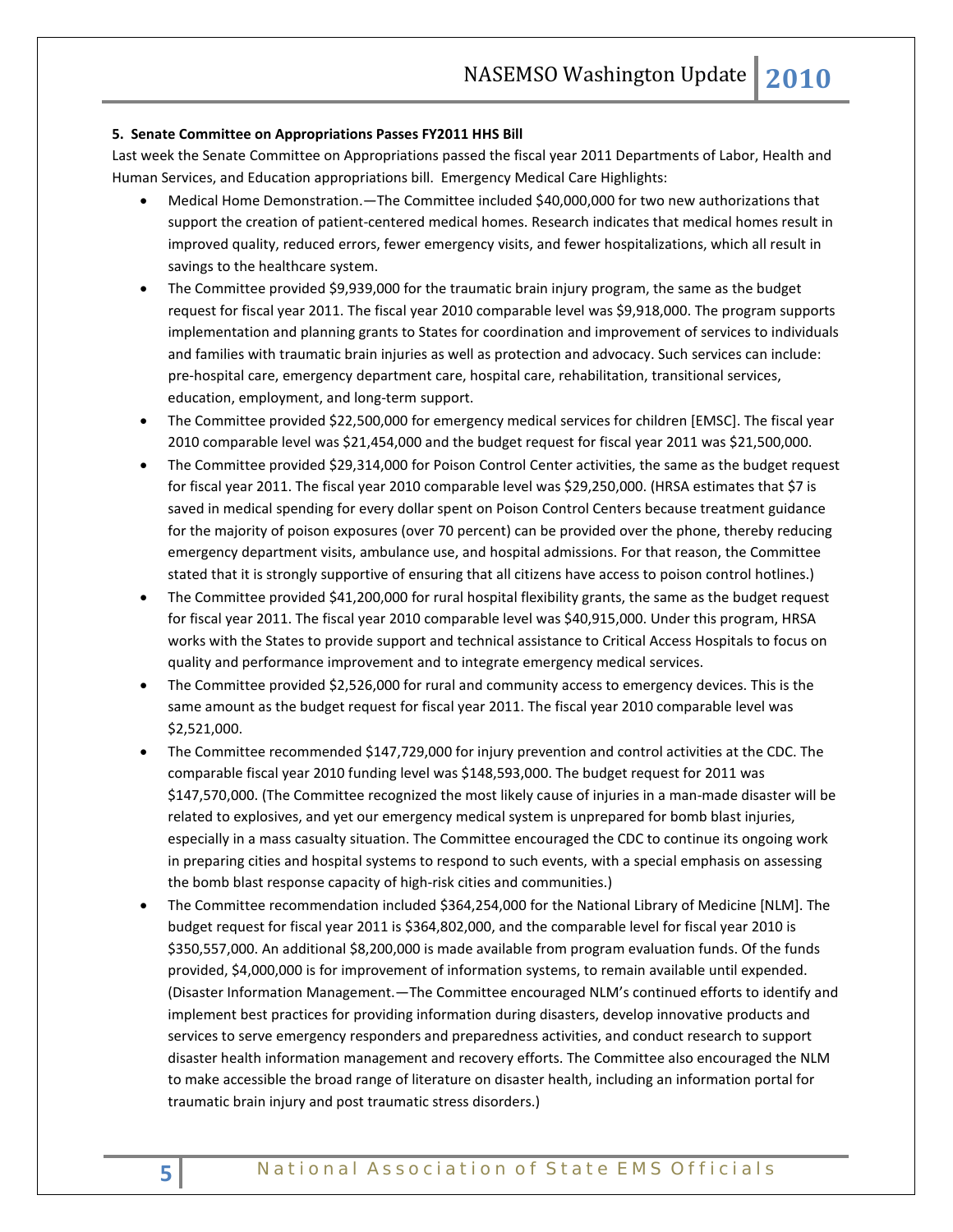- The Committee has provided \$159,362,000 for grants throughout SAMHSA that fund mental health and substance use treatment services targeted to homeless and at-risk families, youth and individuals. This funding includes \$15,800,000, as requested by the administration, for a new inter-Departmental Homeless Initiative. (The Committee noted that research shows a wide range of positive benefits from permanent supportive housing programs, such as long-term housing stability and lower criminal justice costs, as well reductions in emergency room use, hospitalizations and other high-cost health services.)
- Emergency Care—The Committee recognized the significant findings of the 2006 Institute of Medicine Report, titled ''Hospital-Based Emergency Care: At the Breaking Point,'' which identified critical gaps in emergency medicine research. The Committee urged the Secretary to submit a report on the funding information for the past 3 years with respect to emergency medicine research, including the specific HHS agencies involved.
- The Committee recommendation included \$1,045,806,000 for activities administered by ASPR. The administration requested \$1,053,734,000 and the comparable funding level for fiscal year 2010 is \$891,037,000
- The Committee recommendation included the following amounts for the following activities within the Office of the Assistant Secretary for Preparedness and Response:
	- o Operations—\$12,847,000;
	- o Preparedness and Emergency Operations—\$38,059,000;
	- o National Disaster Medical System—\$56,540,000;
	- o Medical Countermeasures Dispensing—\$10,000,000;
	- o Global Medicine, Science, and Public Health—\$10,000,000; and
	- o Policy, Strategic Planning and Communications—\$6,166,000.
- HPP The Committee's recommendation includes \$426,000,000, the same as the budget request, for hospital preparedness activities. The comparable funding level for fiscal year 2010 is \$425,928,000.

To view the complete committee report visit<http://bit.ly/beTnUD>

### **6. HRSA Reports HIPDB/NPDB Compliance Status of Government Agencies**

The Healthcare Integrity and Protection Data Bank (HIPDB) and National Practitioner Data Bank NPDB statutes require State licensing authorities to submit, generally within 30 days, adverse licensing and certification actions, as well as negative actions and findings, taken against health care entities, providers, suppliers, and practitioners. These reportable actions or findings include both final actions and those taken as a result of formal proceedings. HRSA developed a list of current State Agencies and Licensing Boards responsible for licensing or certifying health care professionals. In March the listing was compared to data reported to the HIPDB and NPDB to determine if these Government agencies (i.e., State Licensing Boards) had reported any actions to the Data Banks. Through this analysis HRSA determined that certain Government agencies may not have reported any adverse actions on specific professions. The Secretary of HHS is now exercising her legal authority as defined under Section 1128E(b)(6)(B) of the Social Security Act to publish a report listing Government agencies that have *failed* to meet their HIPDB reporting requirements. To view information regarding the process used for compliance efforts to date, [click here.](http://www.npdb-hipdb.hrsa.gov/reportingComplianceBackground.html) NASEMSO has received clarification that agencies that have been consistently in compliance are not listed.

### **7. HHS Provides \$390.5 Million to Improve Hospital Preparedness and Emergency Response**

States, territories, and large metropolitan areas will receive grants totaling \$390.5 million to help hospitals and other health care organizations strengthen the medical surge capability across the nation. The U.S. Department of Health and Human Services' Office of the Assistant Secretary for Preparedness and Response will provide the funds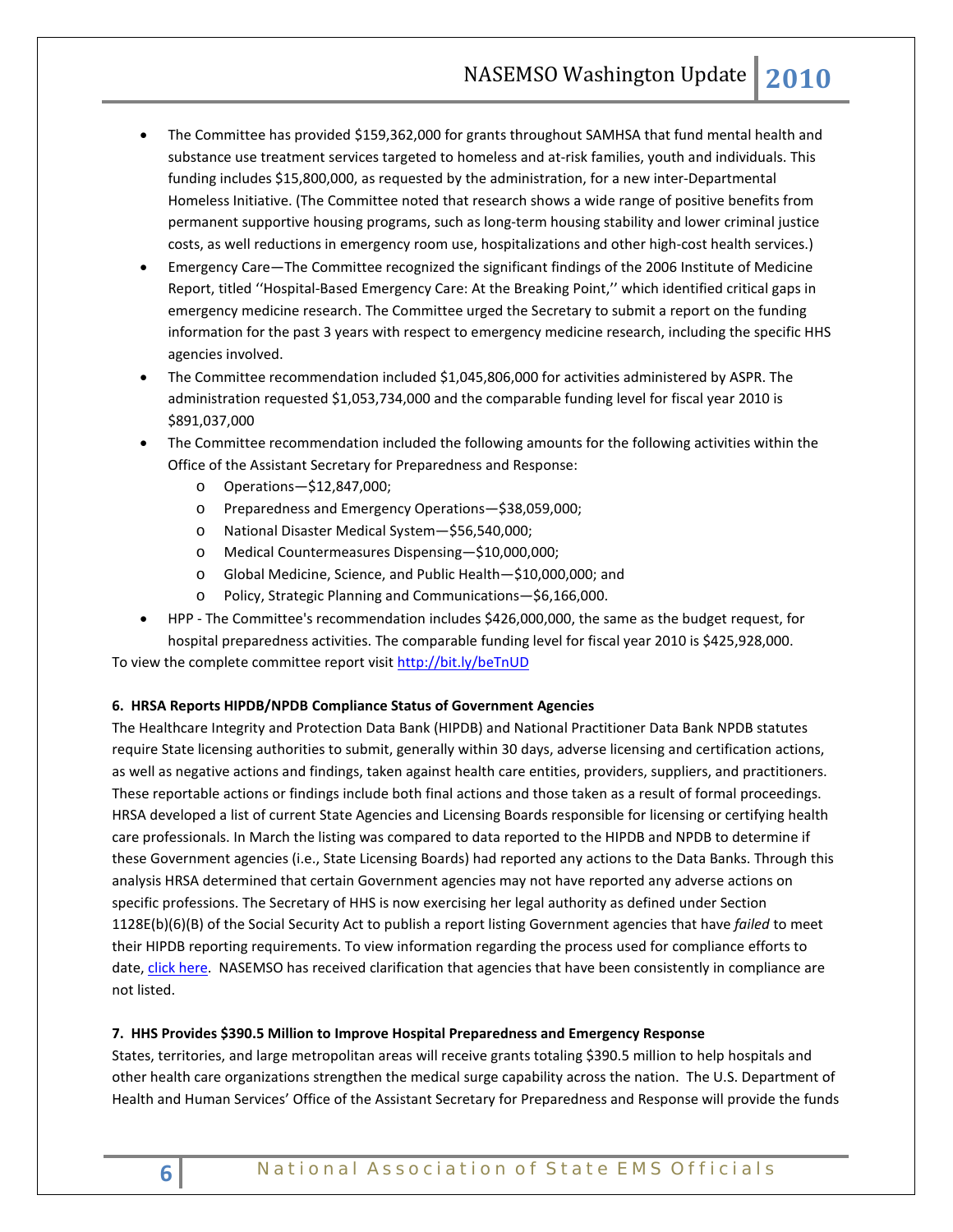through the Hospital Preparedness Program. The grants enhance community resilience by increasing the ability of hospitals and healthcare facilities to respond to the public health and medical impacts of any emergency, such as natural disasters, disease outbreaks, or acts of terrorism. All states, territories and the metro areas of New York City, Chicago, Los Angeles County and Washington, D.C., will receive the 2010 Hospital Preparedness grants. The funds will be used by state and local governments to boost the readiness of hospitals and other healthcare facilities in their jurisdictions by finalizing development or improving:

- Interoperable communication systems
- Systems to track available hospital beds
- Advance registration of volunteer health professionals
- Processes for hospital evacuations or sheltering-in-place
- Processes for fatality management
- Strengthening health care partnerships at the community level
- Strengthen hospital participation in statewide and regional exercise programs.

For more information including individual state awards, clic[k here.](http://www.hhs.gov/news/press/2010pres/07/20100707h.html)

#### **8. President Signs Package to Give States \$16B in Medicaid Funds**

President Obama has signed into law a bill [\(HR 1586\)](http://thomas.loc.gov/cgi-bin/query/z?c111:H.R.1586:) that includes \$16.1 billion in additional federal Medicaid funding for states through June 2011, the *[Washington Post](http://www.washingtonpost.com/wp-dyn/content/article/2010/08/10/AR2010081004201.html?hpid=topnews)* reports. The House earlier convened for an emergency session and passed the Senate-approved aid package by a 247-161 vote. Two Republicans joined all but three Democrats in the vote on the measure. [For more information...](http://www.californiahealthline.org/articles/2010/8/11/obama-signs-package-to-give-states-16b-in-medicaid-funds.aspx)

### **9. FCC Program to Expand Investment in Broadband Health Care Technology**

The Federal Communications Commission recently introduced a new health care connectivity program that would expand investment in broadband for medically underserved communities across the country. The program would give patients in rural areas access to state-of-the-art diagnostic tools typically available only in the largest and most sophisticated medical centers. The program's investment in broadband connectivity would not only improve medical care, but also help reduce health-care costs. It would spur private investment in networks as well as health-related applications, and would help create jobs that range from building infrastructure to developing and implementing health IT solutions[. http://www.fcc.gov/Daily\\_Releases/Daily\\_Business/2010/db0715/DOC-](http://www.fcc.gov/Daily_Releases/Daily_Business/2010/db0715/DOC-299792A1.pdf)[299792A1.pdf](http://www.fcc.gov/Daily_Releases/Daily_Business/2010/db0715/DOC-299792A1.pdf)

### **10. HHS Announces Final Rules to Support 'Meaningful Use' of Electronic Health Records**

U.S. Department of Health and Human Services Secretary Kathleen Sebelius recently announced final rules to help improve Americans' health, increase safety and reduce health care costs through expanded use of electronic health records (EHR). Under the Health Information Technology for Economic and Clinical Health (HITECH) Act of 2009, eligible health care professionals and hospitals can qualify for Medicare and Medicaid incentive payments when they adopt certified EHR technology and use it to achieve specified objectives. **One of the two regulations announced defines the "meaningful use" objectives that providers must meet to qualify for the bonus payments, and the other regulation identifies the technical capabilities required for certified EHR technology.** A CMS/ONC fact sheet on the rules is available at<http://www.cms.gov/EHRIncentivePrograms/> Technical fact sheets on CMS's final rule are available a[t http://www.cms.gov/EHRIncentivePrograms/.](http://www.cms.gov/EHRIncentivePrograms/)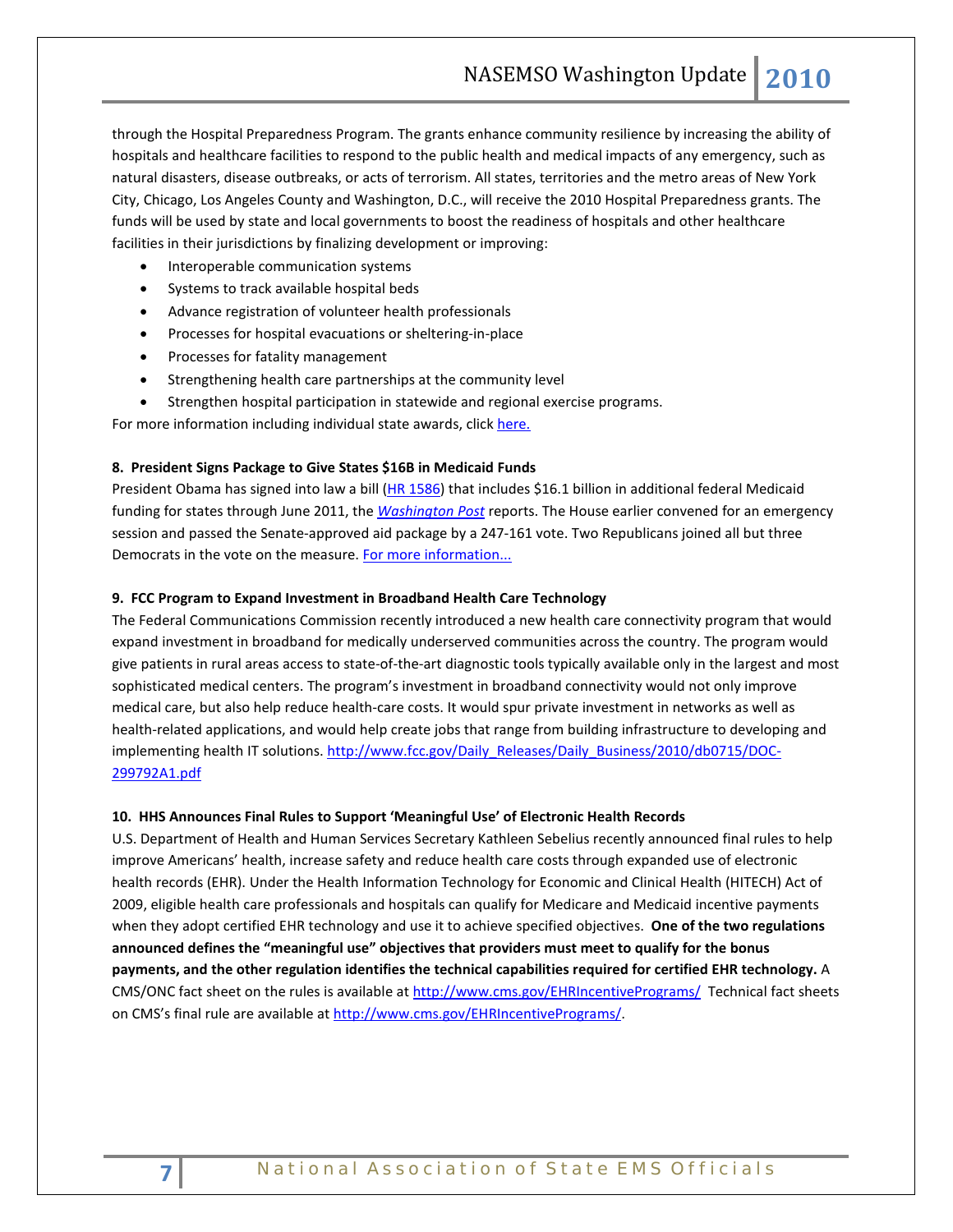#### **11. NEMSIS Version 3 Data Dictionary Now Available**

The National EMS Information System Version 3.0 represents a revision from the existing version 2.1.1 released in 2005 as well as the initial movement of this standard into Health Level 7 (HL7). This document represents the final and complete list of EMS data elements for version 3.

- **[NEMSIS v3 Data Dictionary](http://www.nemsis.org/media/pdf/NEMSISDataDictionaryV3.0Final.pdf)**
- **[NEMSIS v3 Data Dictionary Overview](http://www.nemsis.org/media/pdf/NEMSISV3DataDictionaryOverview.pdf)**
- **[NEMSIS v2 to v3 Element Mapping Spreadsheet](http://www.nemsis.org/media/xls/NEMSISv2tov3spreadsheet.xls)**
- **[NEMSIS v3 to v2 Element Mapping Spreadsheet](http://www.nemsis.org/media/xls/NEMSISv3tov2spreadsheet.xls)**

The 1<sup>st</sup> NEMSIS Version 3 Software Developers Meeting is scheduled August 16 - 17, 2010 in Dallas, Tx. For more [information…](http://www.nemsis.org/)

### **12. WHO Declares End to 2009 H1N1 Influenza Pandemic**

On August 10, 2010, the World Health Organization (WHO) International Health Regulations (IHR) Emergency Committee and the WHO Director-General, Dr. Margaret Chan, declared an end to the 2009 H1N1 influenza pandemic. This declaration was based on strong indications that influenza, worldwide, is transitioning toward seasonal patterns of transmission. In the majority of countries, out-of-season 2009 H1N1 outbreaks are no longer being observed, and the intensity of 2009 H1N1 influenza virus transmission is lower than that reported during 2009 and early 2010. Members of the Emergency Committee further noted that the 2009 H1N1 viruses will likely continue to circulate for some years to come, taking on the behavior of a seasonal influenza virus. This does not mean that the H1N1 virus has disappeared. Rather, it means current influenza outbreaks including those primarily caused by the 2009 H1N1 virus show an intensity similar to that seen during seasonal epidemics. Pandemics, like the viruses that cause them, are unpredictable. WHO noted that continued vigilance is extremely important, and it is likely that the virus will continue to cause serious disease in younger age groups and pregnant women, at least in the immediate post-pandemic period. For more information...

In related news, WHO is today issuing [guidance on recommended activities during the post-pandemic period,](http://www.who.int/csr/disease/swineflu/notes/briefing_20100810/en/index.html)  including advice on epidemiological and virological monitoring, vaccination, and the clinical management of cases.

#### **13. DHS Hosts National Dialogue on Preparedness**

The Department of Homeland Security (DHS) Office of Intergovernmental Affairs and Federal Emergency Management Agency (FEMA) Protection and National Preparedness are hosting a National Dialogue on Preparedness to supplement the mission and recommendations of the [Local, State, Tribal, and Federal](http://www.fema.gov/preparednesstaskforce.)  [Preparedness Task Force.](http://www.fema.gov/preparednesstaskforce.) At the direction of Congress, the Task Force—comprised of 35 local, state, and tribal members and 24 Federal *ex officio* members with diverse expertise in homeland security and emergency management—was formed in April to assess the state of disaster preparedness and make recommendations for improvement throughout the nation. The Task Force has been working on this mission since April, through face-toface meetings, teleconferences, and web-based collaboration. In order to supplement and build upon the discussions of the Task Force membership, DHS is opening a dialogue to a broader range of stakeholders—to include individuals from the private sector, non-governmental and volunteer organizations, additional governmental partners across all levels, and the general public. The Department's broad stakeholder community is encouraged to join the National Dialogue, by submitting feedback and ideas at:

[http://preparedness.ideascale.com.](http://preparedness.ideascale.com/) The National Dialogue on Preparedness Website will be open through August 31, and will allow individuals to propose ideas, vote on popular recommendations, and tag discussion topics. More information on the Task Force is available at: [http://www.fema.gov/preparednesstaskforce.](http://www.fema.gov/preparednesstaskforce)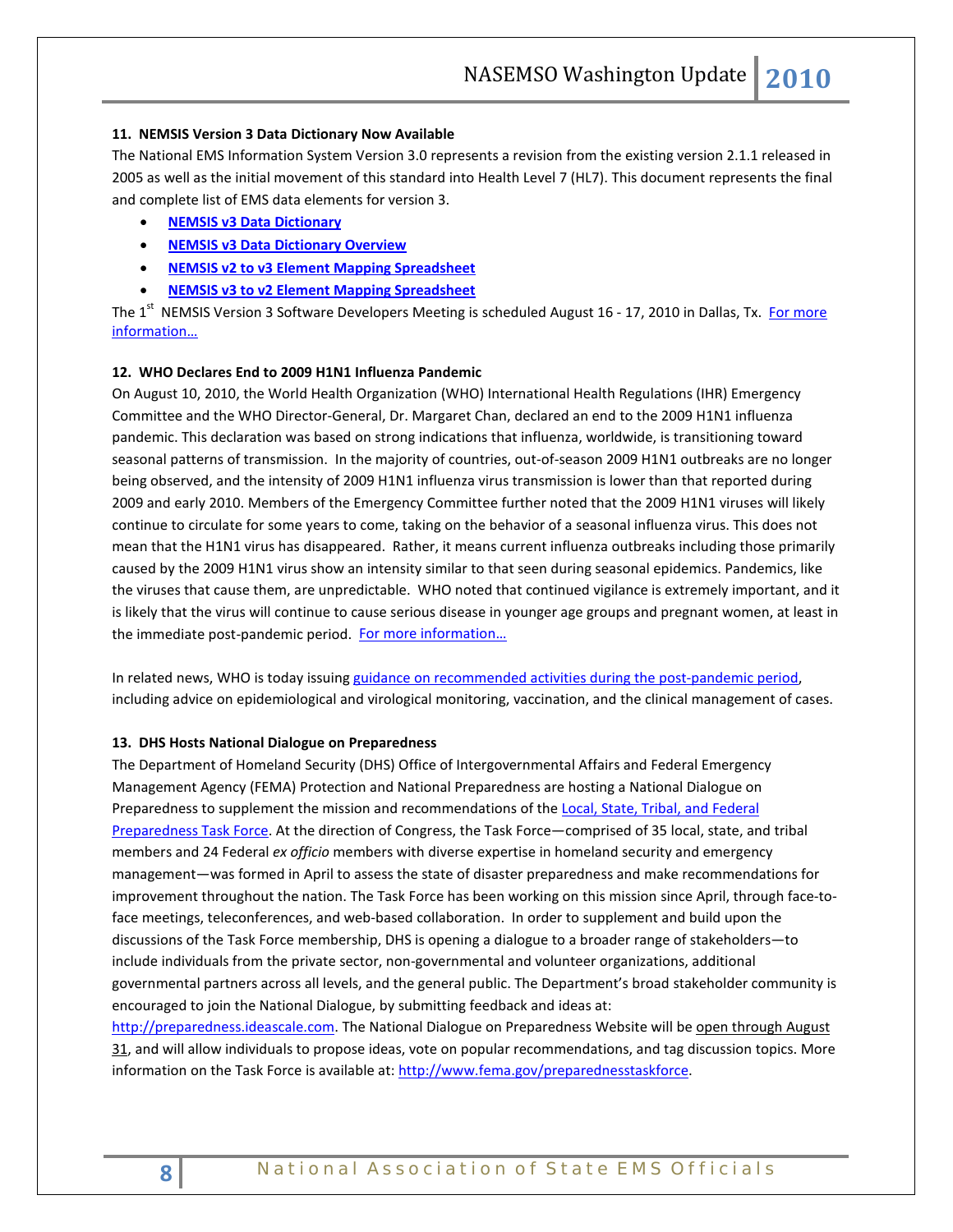### **14. FEMA Seeking Comments on Proposed Stafford Revisions**

The Federal Emergency Management Agency (FEMA) is accepting comments on RP9525.4, Emergency Medical Care and Medical Evacuations. This is an existing policy that is scheduled for review to ensure that the Recovery Directorate policies are consistent with current laws and regulations. This policy identifies the extraordinary emergency medical care and medical evacuation expenses that are eligible for reimbursement under the Category B, Emergency Protective Measures provision of the Public Assistance Program following an emergency or major disaster declaration. The proposed policy is available in docket ID FEMA-2010-0049. For access to the docket to read background documents or comments received, go to the Federal eRulemaking Portal at [http://www.regulations.gov](http://www.regulations.gov/) and search for the docket ID.

In related news, FEMA is accepting comments on RP9525.7, Labor Costs--Emergency Work. This is an existing policy that is scheduled for review to ensure that Recovery Directorate policies are up to date, incorporate lessons learned and are consistent with current laws and regulations. The purpose of this policy is to provide guidance on eligible labor costs for an applicant's permanent, temporary, and contract employees who perform emergency work Categories A and B). The proposed policy is available in docket ID FEMA-2010-0050. For access to the docket to read background documents or comments received, go to the Federal eRulemaking Portal at [http://www.regulations.gov](http://www.regulations.gov/) and search for the docket ID. Or download th[e Federal Register Notice](http://edocket.access.gpo.gov/2010/pdf/2010-20069.pdf) for both the combined posting. Comments must be received by **September 13, 2010**.

### **15. H1N1 Policy Barriers Reported by ASTHO and NACCHO**

The Association of State and Territorial Health Officials (ASTHO) and the National Association of County and City Health Officers (NACCHO), funded by CDC's Office of Public Health Preparedness and Response (OPHPR), have completed assessments of the policy barriers, both legal and non-legal, encountered by state and local public health officials responding to pandemic influenza A (H1N1). The ASTHO report is available at <http://www.astho.org/Programs/Infectious-Disease/H1N1/> and the NACCHO report is available at [http://www.naccho.org/topics/H1N1/index.cfm.](http://www.naccho.org/topics/H1N1/index.cfm)

### **16. DHS Launches "Blue Campaign" to Prevent Human Trafficking**

The Department of Homeland Security has launched the Blue Campaign, a unified effort to combat human trafficking. According to the State Department's 2010 Trafficking in Persons Report, more than 12 million adults and children are subject to forced labor, bonded labor, and forced prostitution around the world. And the United States is not immune to this global problem. The elements of the Blue Campaign are organized around the "3 Ps" of the Trafficking Victims Protection Act (TVPA) of 2000: protecting victims of human trafficking through rescue, referral, and immigration relief; preventing human trafficking through targeted public outreach and education; and contributing to human trafficking prosecutions through law enforcement investigations. The Blue Campaign also emphasizes a fourth P: partnering creatively to aggressively fight trafficking in persons. It has been suggested that EMS could be helpful in identifying victims of human exploitation. To learn more about the Blue Campaign and about what you can do in your community, visit the new Blue Campaign website: [www.dhs.gov/humantrafficking.](http://www.dhs.gov/humantrafficking) You can also email the DHS Human Trafficking Initiative Steering Committee at **BlueCampaign@dhs.gov**.

### **17. ACIP Updates Recommendations on Anthrax Vaccine in Response to Terrorism**

New recommendations from the Advisory Committee on Immunization Practices (ACIP) update the previous recommendations for anthrax vaccine adsorbed (AVA) previously provided in *Use of anthrax vaccine in the United States: Recommendations of the Advisory Committee on Immunization Practices [ACIP]. MMWR 2000;49:1--20; CDC* and *Use of anthrax vaccine in response to terrorism: supplemental recommendations of the Advisory*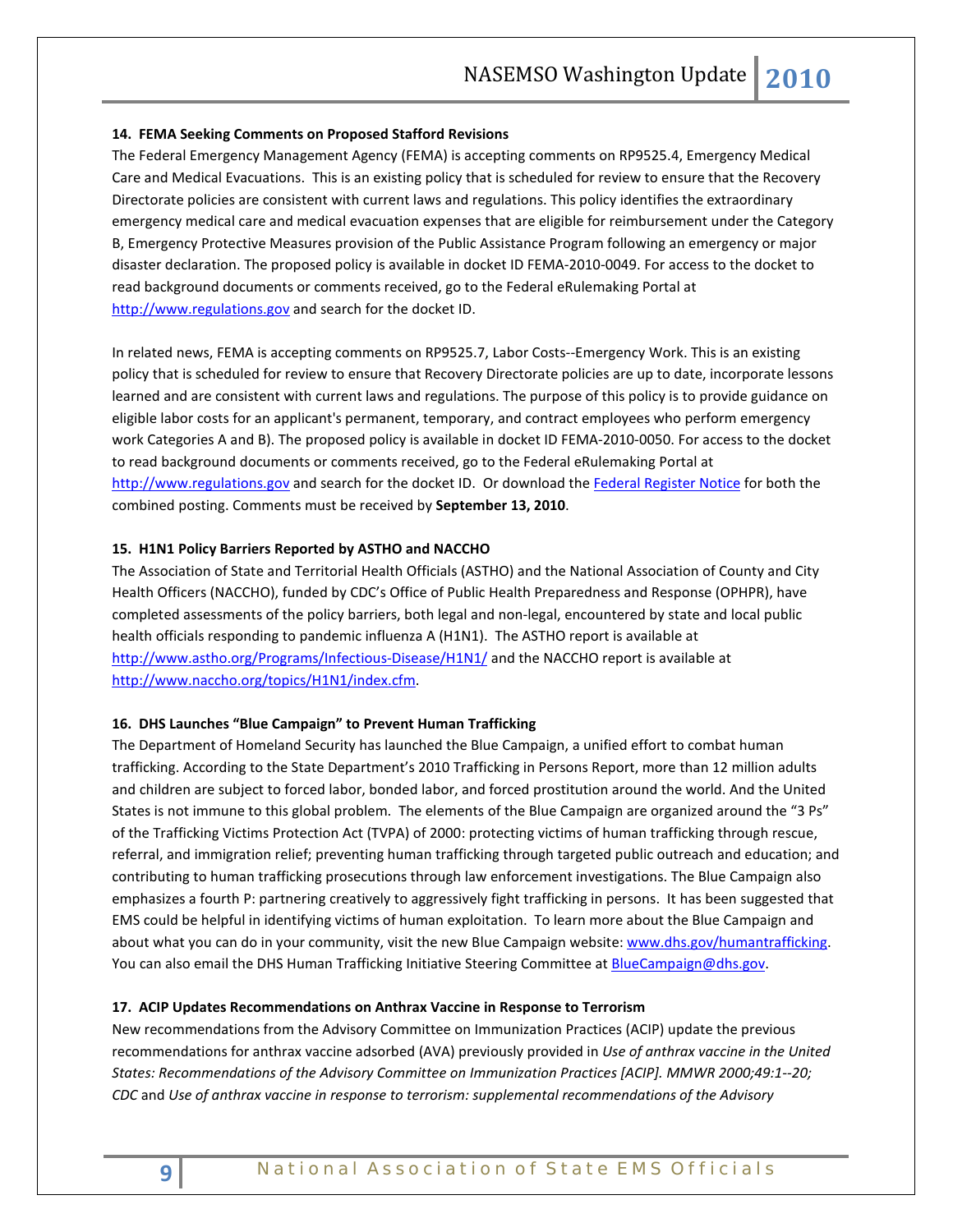*Committee on Immunization Practices [ACIP]. MMWR 2002;51:1024--6)* and reflect the status of anthrax vaccine supplies in the United States. This statement 1) provides updated information on anthrax epidemiology; 2) summarizes the evidence regarding the effectiveness and efficacy, immunogenicity, and safety of AVA; 3) provides recommendations for pre-event and preexposure use of AVA; and 4) provides recommendations for postexposure use of AVA. In certain instances, recommendations that did not change were clarified. No new licensed anthrax vaccines are presented. Substantial changes to these recommendations include the following: 1) reducing the number of doses required to complete the pre-event and preexposure primary series from 6 doses to 5 doses, 2) recommending intramuscular rather than subcutaneous AVA administration for preexposure use, 3) recommending AVA as a component of postexposure prophylaxis in pregnant women exposed to aerosolized Bacillus anthracis spores, 4) providing guidance regarding preexposure vaccination of emergency and other responder organizations under the direction of an occupational health program, and 5) recommending 60 days of antimicrobial prophylaxis in conjunction with 3 doses of AVA for optimal protection of previously unvaccinated persons after exposure to aerosolized B. anthracis spores. [Get the revised recommendations...](http://www.cdc.gov/mmwr/preview/mmwrhtml/rr5906a1.htm?s_cid=rr5906a1_e)

### **18. ACEP and Legacy Interactive® to Develop Web Based Emergency Preparedness Game**

The American College of Emergency Physicians (ACEP) has teamed with Legacy Interactive to develop a web based game designed to teach children and their families how to prepare for all types of hazards or emergencies. Funded by a grant from the Department of Homeland Security/FEMA, the web-based game will target multiple audiences, including children, early teens, parents, caregivers and teachers, and will focus on what to do before, during and after a disaster. The game and associated website will emphasize getting an emergency kit, having an emergency plan and being informed. For more information, go t[o www.disasterhero.com.](http://www.disasterhero.com/)

#### **19. NIOSH Issues Report on 3M Model 8000 Respirator**

In a May 2010 report, NIOSH issued findings and recommendations from an evaluation of the 3M Model 8000 respirator. The evaluation was requested by the state of California in January after a large healthcare organization reported that it was unable to successfully fit test their healthcare workers with units of the Model 8000. The organization had received these respirators from the California pandemic preparedness stockpile of FFRs, which included approximately 32 million 3M Model 8000 N95. The NIOSH evaluation found no evidence of a defect in the device. More information about this NIOSH investigation can be obtained at

[http://www.cdc.gov/niosh/topics/h1n1flu/N9investigation1-19-10.html.](http://www.cdc.gov/niosh/topics/h1n1flu/N9investigation1-19-10.html) For direct access to this report go to: <http://www2a.cdc.gov/hhe/select.asp?PjtName=47903&bFlag=3>

#### **20. ASPR Seeks Comments on NHSS Implementation Guide**

To help the Nation achieve national health security and to implement the first quadrennial *National Health Security Strategy(NHSS) of the United States of America* (2009) and build upon the *NHSS Interim Implementation Guide for the National Health Security Strategy of the United States of America (2009) the U.S. Government has* drafted a NHSS Biennial Implementation Plan (BIP). This document is intended to describe the priority activities to occur during fiscal years 2011 and 2012 of implementation so that all sectors and segments of the Nation are working collectively and leveraging resources to achieve the same outcomes. The activities include responsible entities, timelines and measures. The target audience for the BIP is the Nation (individuals, families, communities including all sectors and governments, states and the Federal Government). It also outlines a framework for evaluation of impact of the NHSS. This document is submitted for public consideration and comment for a period of 30 calendar days at *[www.phe.gov/preparedness/planning/authority/nhss/comments/.](http://www.phe.gov/preparedness/planning/authority/nhss/comments/)*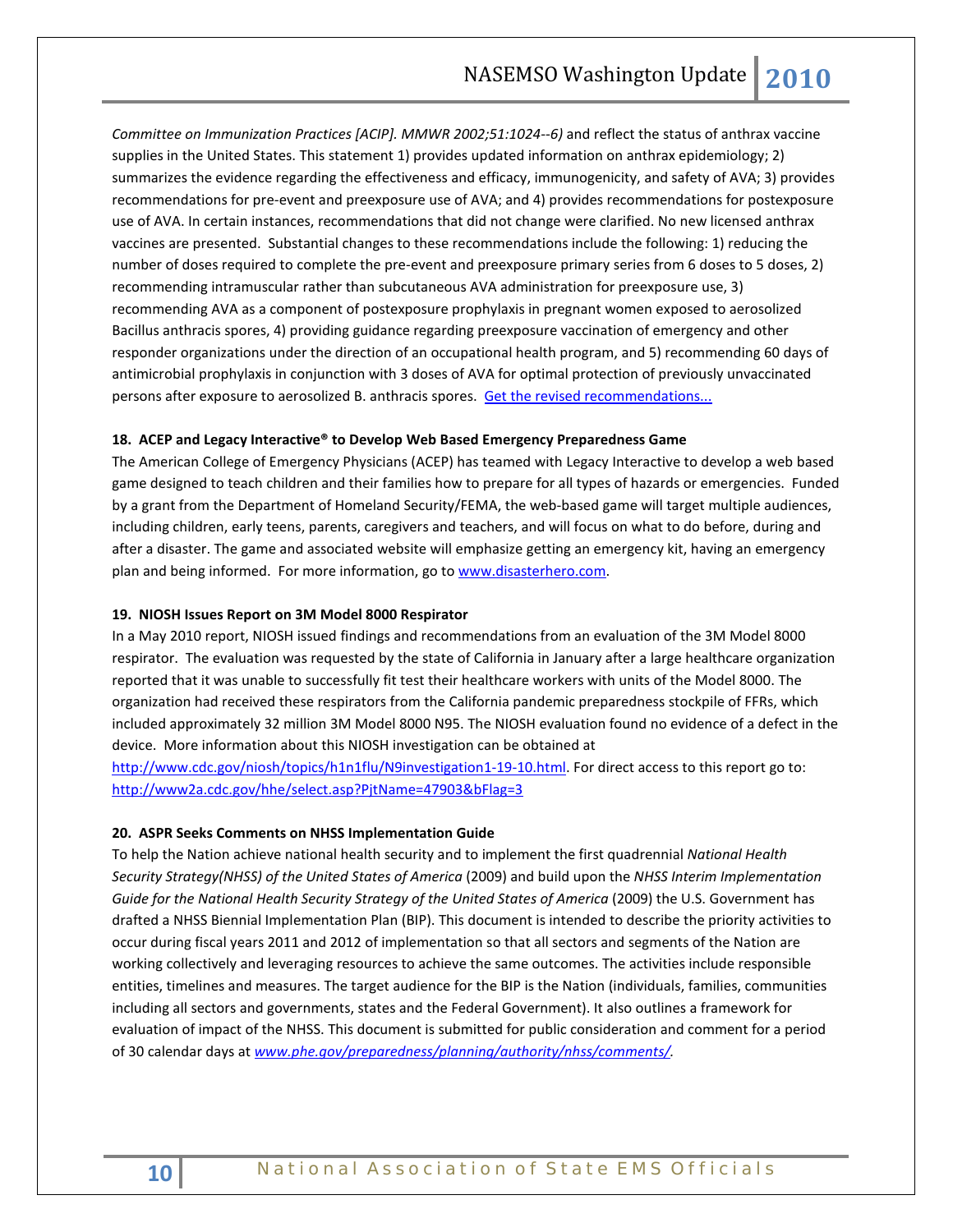### **21. WISER for Blackberry Now Available**

WISER (Wireless Information System for Emergency Responders) is a system designed to assist First Responders in hazardous material incidents. Developed by the National Library of Medicine, WISER provides a wide range of information on hazardous substances, including substance identification support, physical characteristics, human health information, and containment and suppression guidance. WISER is now available for Blackberrys at [http://wiser.nlm.nih.gov/downloads\\_blackberry.html?email.](http://wiser.nlm.nih.gov/downloads_blackberry.html?email) 

### **22. NIH Scientists Advance Universal Flu Vaccine**

A universal influenza vaccine — so-called because it could potentially provide protection from all flu strains for decades — may become a reality because of research led by scientists from the National Institute of Allergy and Infectious Diseases (NIAID), part of the National Institutes of Health. In experiments with mice, ferrets and monkeys, the investigators used a two-step immunization approach to elicit infection-fighting antibodies that attacked a diverse array of influenza virus strains. Current flu vaccines do not generate such broadly neutralizing antibodies, so they must be re-formulated annually to match the predominant virus strains circulating each year. [For more information…](http://www.nih.gov/news/health/jul2010/niaid-15.htm)

#### **23. Prevention and Control of Influenza with Vaccines Updated by CDC**

A new report updates the 2009 recommendations by CDC's Advisory Committee on Immunization Practices (ACIP) regarding the use of influenza vaccine for the prevention and control of influenza (*CDC. Prevention and control of influenza: recommendations of the Advisory Committee on Immunization Practices [ACIP]. MMWR 2009;58[No. RR-8]* and *CDC. Use of influenza A (H1N1) 2009 monovalent vaccine---recommendations of the Advisory Committee on Immunization Practices [ACIP], 2009. MMWR 2009;58:[No. RR-10])*. The 2010 influenza recommendations include new and updated information. Highlights of the 2010 recommendations include 1) a recommendation that annual vaccination be administered to all persons aged ≥6 months for the 2010--11 influenza season; 2) a recommendation that children aged 6 months--8 years whose vaccination status is unknown or who have never received seasonal influenza vaccine before (or who received seasonal vaccine for the first time in 2009--10 but received only 1 dose in their first year of vaccination) as well as children who did not receive at least 1 dose of an influenza A (H1N1) 2009 monovalent vaccine regardless of previous influenza vaccine history should receive 2 doses of a 2010--11 seasonal influenza vaccine (minimum interval: 4 weeks) during the 2010--11 season; 3) a recommendation that vaccines containing the 2010--11 trivalent vaccine virus strains A/California/7/2009 (H1N1) like (the same strain as was used for 2009 H1N1 monovalent vaccines), A/Perth/16/2009 (H3N2)-like, and B/Brisbane/60/2008-like antigens be used; 4) information about Fluzone High-Dose, a newly approved vaccine for persons aged ≥65 years; and 5) information about other standard-dose newly approved influenza vaccines and previously approved vaccines with expanded age indications. Vaccination efforts should begin as soon as the 2010- -11 seasonal influenza vaccine is available and continue through the influenza season. The recommendations also include a summary of safety data for U.S.-licensed influenza vaccines. These recommendations and other information are available at CDC's influenza website [\(http://www.cdc.gov/flu\)](http://www.cdc.gov/flu); any updates or supplements that might be required during the 2010--11 influenza season also will be available at this website. Recommendations for influenza diagnosis and antiviral use will be published before the start of the 2010--11 influenza seasons. Vaccination and health-care providers should be alert to announcements of recommendation updates and should check the CDC influenza website periodically for additional information.

#### **24. Staying Safe in Extreme Heat Conditions…NIOSH Resources Provide Help**

NIOSH wants to help you stay safe while working in extreme heat conditions-preventing, recognizing, and responding promptly to warning signs [\(http://www.cdc.gov/niosh/topics/heatstress](http://www.cdc.gov/niosh/topics/heatstress) or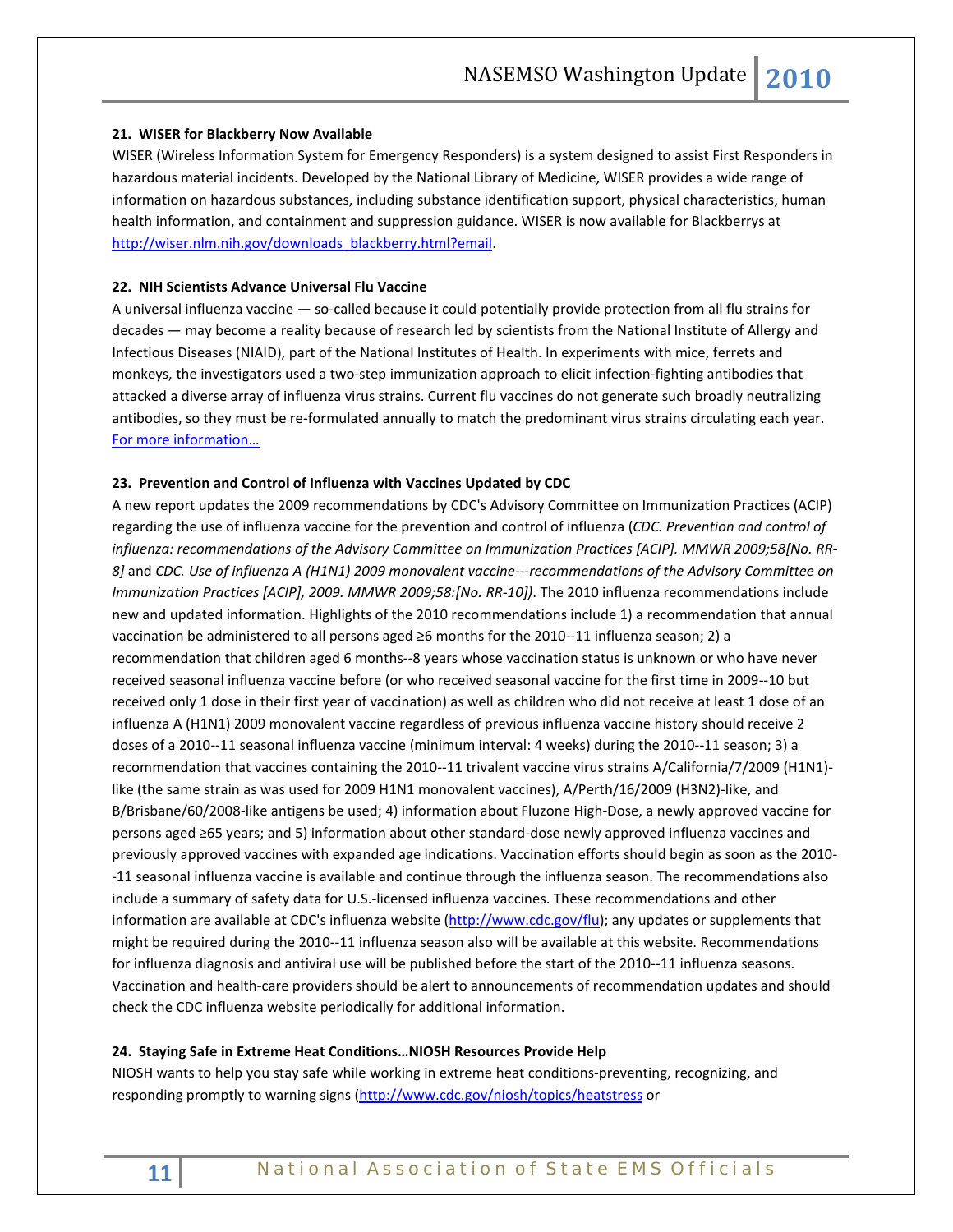[http://www.bt.cdc.gov/disasters/extremeheat\)](http://www.bt.cdc.gov/disasters/extremeheat). Also, NIOSH's Fast Facts on the topic are available for download at [http://www.cdc.gov/niosh/docs/2010-114/pdfs/2010-114.pdf.](http://www.cdc.gov/niosh/docs/2010-114/pdfs/2010-114.pdf)

### **25. DSWW Provides Opportunity to Encourage Safe EMS Operations**

Drive Safely Work Week (DSWW) is the Network of Employers for Traffic Safety's (NETS) annual workplace safety campaign, providing a turnkey way to remind employees about safe driving practices.

The 2010 campaign materials focus on the dangers of distracted driving, particularly as related to the use of cell phones and texting while driving.

The program provides meaningful activities to:

- Help prepare an organization for the launch of a new cell phone policy;
- Reinforce an existing policy; or
- Build awareness of the issues related to distracted driving and help develop strategies to minimize distractions.

The DSWW tool kit has everything needed to launch a successful campaign:

- Activities for each day, including interactive, electronic-based tools
- Daily communications messages
- Downloadable graphics

The DSWW campaign has been sponsored by the Network of Employers for Traffic Safety (NETS) since 1996. Although the national observance of the campaign takes place each year during the first week of October, the materials are not dated and can be used throughout the year for continued promotion of safe driving practices. [For more information…](http://trafficsafety.org/drivesafelyworkweek/)

### **26. Transportation Secretary Announces Second National Distracted Driving Summit**

U.S. Transportation Secretary Ray LaHood recently announced that the second National Distracted Driving Summit will be held on September 21, 2010, in Washington, DC. To build on the growing momentum sparked by the first summit last fall, Secretary LaHood will convene leading transportation officials, safety advocates, law enforcement, industry representatives, researchers, and victims affected by distraction-related crashes to address challenges and identify opportunities for national anti-distracted driving efforts. In the year since Secretary LaHood convened the first Distracted Driving Summit, efforts to curb distracted driving have grown exponentially. Dozens of state and local governments have enacted anti-distracted driving legislation and the federal government has established texting bans for commercial truck and bus drivers. The Department of Transportation helped victims establish a national non-profit advocacy organization called FocusDriven and launched pilot law enforcement campaigns in Hartford, CT and Syracuse, NY. To learn more and get involved in the DOT's efforts to stop distracted driving, please visit [www.distraction.gov.](http://links.govdelivery.com/track?type=click&enid=bWFpbGluZ2lkPTkxOTg3NSZtZXNzYWdlaWQ9UFJELUJVTC05MTk4NzUmZGF0YWJhc2VpZD0xMDAxJnNlcmlhbD0xMjc2NTg0NjQ1JmVtYWlsaWQ9cm9iaW5zb25AbmFzZW1zby5vcmcmdXNlcmlkPXJvYmluc29uQG5hc2Vtc28ub3JnJmZsPSZleHRyYT1NdWx0aXZhcmlhdGVJZD0mJiY=&&&101&&&http://www.distraction.gov) Additional details will be released as they become available a[t www.distraction.gov/2010summit.](http://links.govdelivery.com/track?type=click&enid=bWFpbGluZ2lkPTkxOTg3NSZtZXNzYWdlaWQ9UFJELUJVTC05MTk4NzUmZGF0YWJhc2VpZD0xMDAxJnNlcmlhbD0xMjc2NTg0NjQ1JmVtYWlsaWQ9cm9iaW5zb25AbmFzZW1zby5vcmcmdXNlcmlkPXJvYmluc29uQG5hc2Vtc28ub3JnJmZsPSZleHRyYT1NdWx0aXZhcmlhdGVJZD0mJiY=&&&102&&&http://www.distraction.gov/2010summit)

### **27. CDC Publishes Data on Children's Health**

*America's Children In Brief: Key National Indicators of Well-Being, 2010* was compiled by the Federal Interagency Forum on Child and Family Statistics, a working group of 22 federal agencies that collect, analyze, and report data on issues related to children and families. The report groups the most recently available major federal statistics on children and youth under several domains: family and social environment, economic circumstances, health care, physical environment and safety, behavior, education, and health. The purpose of the report is to provide statistical information on children and families in a nontechnical, easy-to-use format in order to stimulate discussion among data providers, policymakers, and members of the public. Go to **[America's Children: Data on](http://www.cdc.gov/Features/dsChildHealthData/)  [Child Well-Being, 2010](http://www.cdc.gov/Features/dsChildHealthData/)**.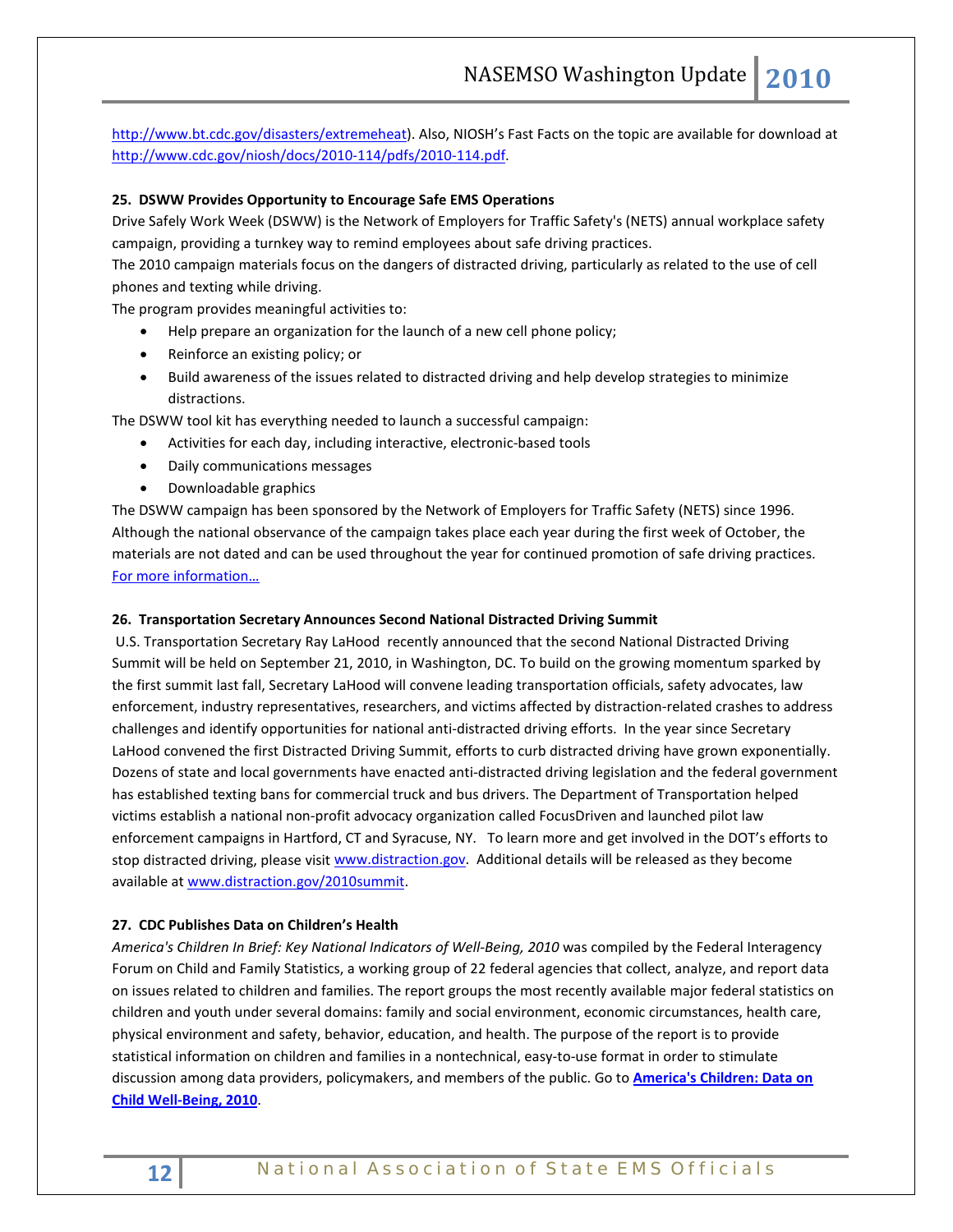#### **28. EMSC and NRC Transition State Partnership Technical Assistance Responsibilities**

In light of recent staff additions at Health Resources and Services Administration (HRSA), the EMSC Program has begun transitioning most of the State Partnership Technical Assistance work, originally housed at the National Resource Center (NRC), to HRSA. Beginning July 28, states should begin contacting their HRSA Technical Assistance Representative for questions or technical assistance related to the State Partnership Grant Program and performance measures. The transition process will continue through the end of August. The NRC will begin work on new projects that the EMSC Program is prioritizing in lieu of the state partnership work. For more information and to find out who your HRSA representative will be, please contact either Ian Weston at [iweston@cnmc.org,](mailto:iweston@cnmc.org) Jocelyn Hulbert at *jhulbert@hrsa.gov*, or Theresa Morison-Quinata a[t tmorrison-quinata@hrsa.gov.](mailto:tmorrison-quinata@hrsa.gov)

#### **29. CDC Seeks Opinions on National Trauma Triage Protocol**

The Centers for Disease Control and Prevention (CDC) extends an invitation to participate in a survey with EMS professionals to better understand the impact and implementation of the Field Triage Decision Scheme: The National Trauma Triage Protocol. Responses to this survey will help guide future updates to the Field Triage Decision Scheme and related educational programs over the next few years. As a thank you, participants will have the opportunity to order free copies of the field triage materials and orange or green field triage bracelets once the survey is completed. If the survey cannot be accessed using the link above, visit [www.CDCSurvey.com](http://www.cdcsurvey.com/) and enter the survey ID: 8qocpys6.

#### **30. NTSB Releases 2009 Annual Report to Congress**

The National Transportation Safety Board (NTSB) recently delivered its 2009 Annual Report to Congress, which provides a comprehensive accounting of ongoing and completed investigations, as well as other agency activities. The report also highlights successes for the Most Wanted List of Transportation Safety Improvements. New to the 2009 report are enhanced features that illustrate the scope and complexity of the NTSB's work. Among these features are: maps of regional office locations in addition to investigation launch-site maps; additional information describing how non-investigative units support the NTSB mission; key industry facts showing the impact and breadth of completed agency work; and updated "At A Glance" boxes calling out the status of recommendations, investigation and report production statistics, and staff demographics. Among the highlights from the year's activity described in the report are that the NTSB issued 240 new safety recommendations across all transportation modes. Closed recommendations encompass 42 aviation, 10 highway, 14 marine, 6 railroad, and 2 pipeline safety improvements. During 2009, the NTSB also initiated 13 major accident launches and released 19 major investigative reports. A copy of the 2009 Annual Report to Congress may be found [here.](http://www.ntsb.gov/Publictn/2010/SPC1001.htm)

#### **31. NHTSA Calls for Comments on Rear Seat Belt Mandate**

A petition for rulemaking filed by Public Citizen and Advocates for Highway and Auto Safety would require automobile manufacturers to install seat belt reminder systems (SBRS) for rear designated seating positions in light passenger vehicles. The National Highway Traffic Safety Administration is asking for comments by Aug. 30 about the costs, technology, consumer acceptance, and effectiveness of the proposed change; commenters should use [www.regulations.gov](http://www.regulations.gov/) an[d Docket No. NHTSA-2010-0061.](http://edocket.access.gpo.gov/2010/2010-15773.htm) SBRS information is available to consumers at [www.safercar.gov.](http://www.safercar.gov/) Currently, 479 of 493 vehicle models have an SRBS that exceeds the relevant safety standard, FMVSS No. 208, which sets a minimum audible and visual signal duration, but almost all of the systems available are for front seats only.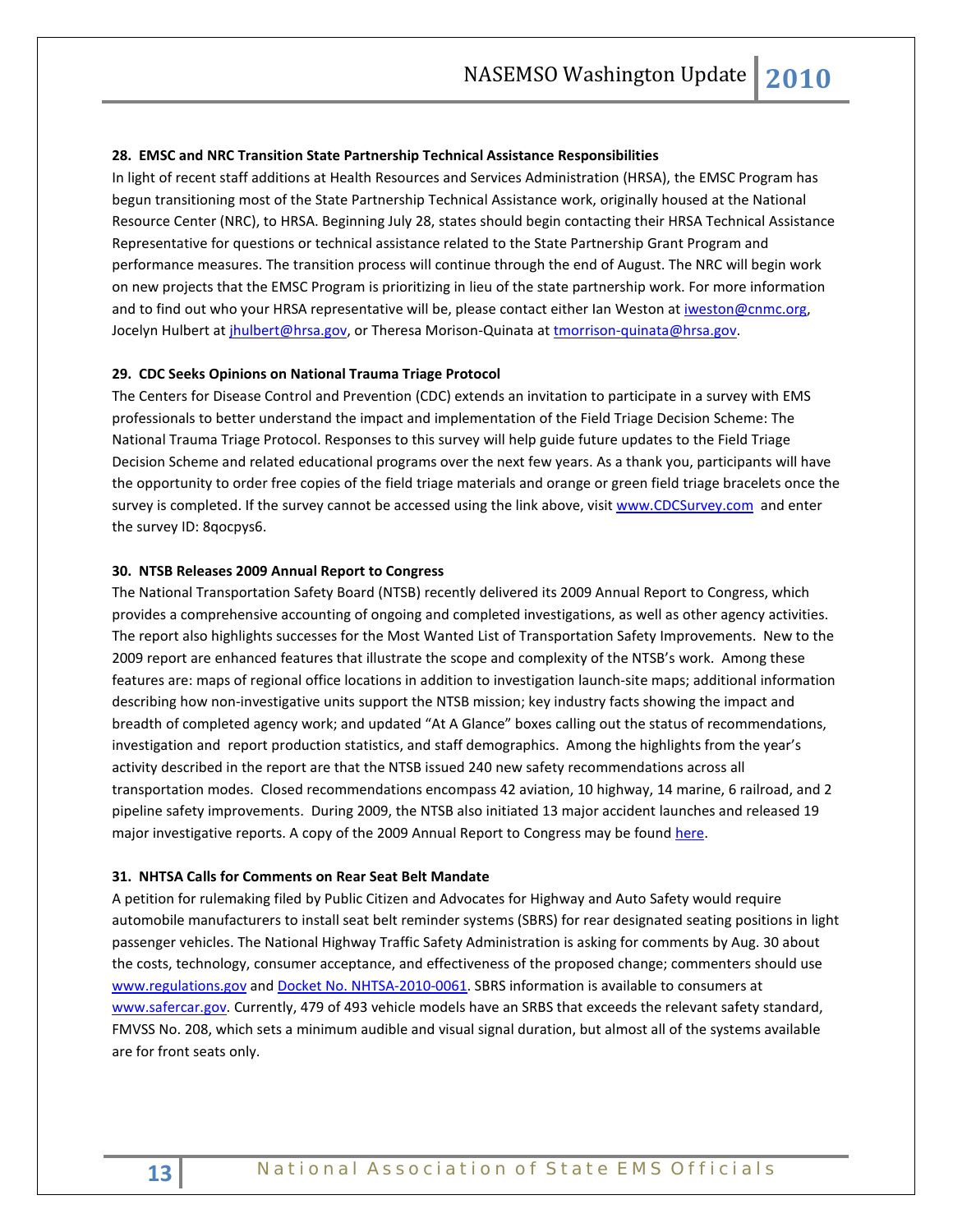### **32. HHS Panel Grapples with Patient Consent**

According to a recent article in Government Health IT, an HHS advisory committee has approved several models for strengthening the privacy and security of health information exchange that will allow patients to either opt-in or opt-out of taking part in the exchange of the data. A privacy and security 'tiger team' developed a list of factors that will activate the need to obtain patient consent, including when the individual's health information is no longer under control of the patient or the patient's provider and when a third party retains the patient's information for future use, said Paul Egerman, software entrepreneur and co-chair of the tiger team. The tiger team's mission is to come up with solutions to thorny privacy and security challenges in health information exchange in programs funded by the Office of the National Coordinator for Health IT. For more information...

### **33. Several Federal Agencies Engaged in Battling Prescription Drug Abuse**

Several new federal reports reveal the magnitude of substance abuse occurring from prescription medications. Michele M. Leonhart, Acting Administrator of the Drug Enforcement Administration (DEA), Gil Kerlikowske, Director of National Drug Control Policy (ONDCP), and Thomas McLellan, Deputy Director of ONDCP, joined Peter Delany, Director of Substance Abuse and Mental Health Services Administration's (SAMHSA) Office of Applied Studies to release a new study showing a 400 percent increase in substance abuse treatment admissions for prescription pain relievers. The study, Substance Abuse Treatment Admissions Involving Abuse of Pain Relievers 1998-2008, conducted by the SAMHSA, and based on the agency's Treatment Episode Data Set (TEDS) reveals a 400 percent increase between 1998 and 2008 of substance abuse treatment admissions for those aged 12 and over reporting abuse of prescription pain relievers. The increase in the percentage of admissions abusing pain relievers spans every age, gender, race, ethnicity, education, employment level, and region. The study also shows a more than tripling of pain reliever abuse among patients who needed treatment for opioid dependence. Recent SAMHSA data also reveals that during 2008, an estimated 263,871 drug-related ED visits were made by adolescents. Nearly one tenth of these (8.8 percent, or 23,124 visits) involved a suicide attempt. Many of the ED visits involved multiple drugs, with an overall average of 1.8 drugs (including alcohol) per ED visit (2.0 for males; 1.7 for females). Females accounted for nearly three fourths (72.3 percent) of the ED visits for drug-related suicide attempts among adolescents. Pharmaceuticals were involved in 95.4 percent of ED visits for drug-related suicide attempts among adolescents. Several related sources point to the abundance of unused medications in home medicine cabinets creating easy access. For more information, see…

- MMWR: **Emergency Department Visits Involving Nonmedical Use of Selected Prescription Drugs --- United** [States, 2004--2008 Weekly June 18, 2010 / 59\(23\);705-709](http://www.cdc.gov/mmwr/preview/mmwrhtml/mm5923a1.htm?s_cid=mm5923a1_w)
- SAMHSA[: The DAWN Report Emergency Department Visits for Drug-related Suicide Attempts by](http://www.oas.samhsa.gov/2k10/DAWN001/SuicideAttemptsHTML.pdf)  [Adolescents: 2008](http://www.oas.samhsa.gov/2k10/DAWN001/SuicideAttemptsHTML.pdf)
- DEA: [The TEDS Report Substance Abuse Treatment Admissions Involving Abuse of Pain Relievers: 1998](http://www.justice.gov/dea/pubs/states/newsrel/2010/dallas071610.pdf)  [and 2008](http://www.justice.gov/dea/pubs/states/newsrel/2010/dallas071610.pdf)

**Upcoming COCA Call:** Opioid Analgesics: The Epidemiology of Misuse and Advice on Prescribing **Date:** Tuesday, August 17, 2010 **Time:** 1:00 PM – 2:00 PM (Eastern Time) **Call Number:** 888-790-6180 **Passcode:** 8107342

In related news, the US Food and Drug Administration (FDA) has unveiled a new plan designed to curb the curbing recreational use of opioid analgesics. The long-awaited and controversial Risk Evaluation and Mitigation Strategy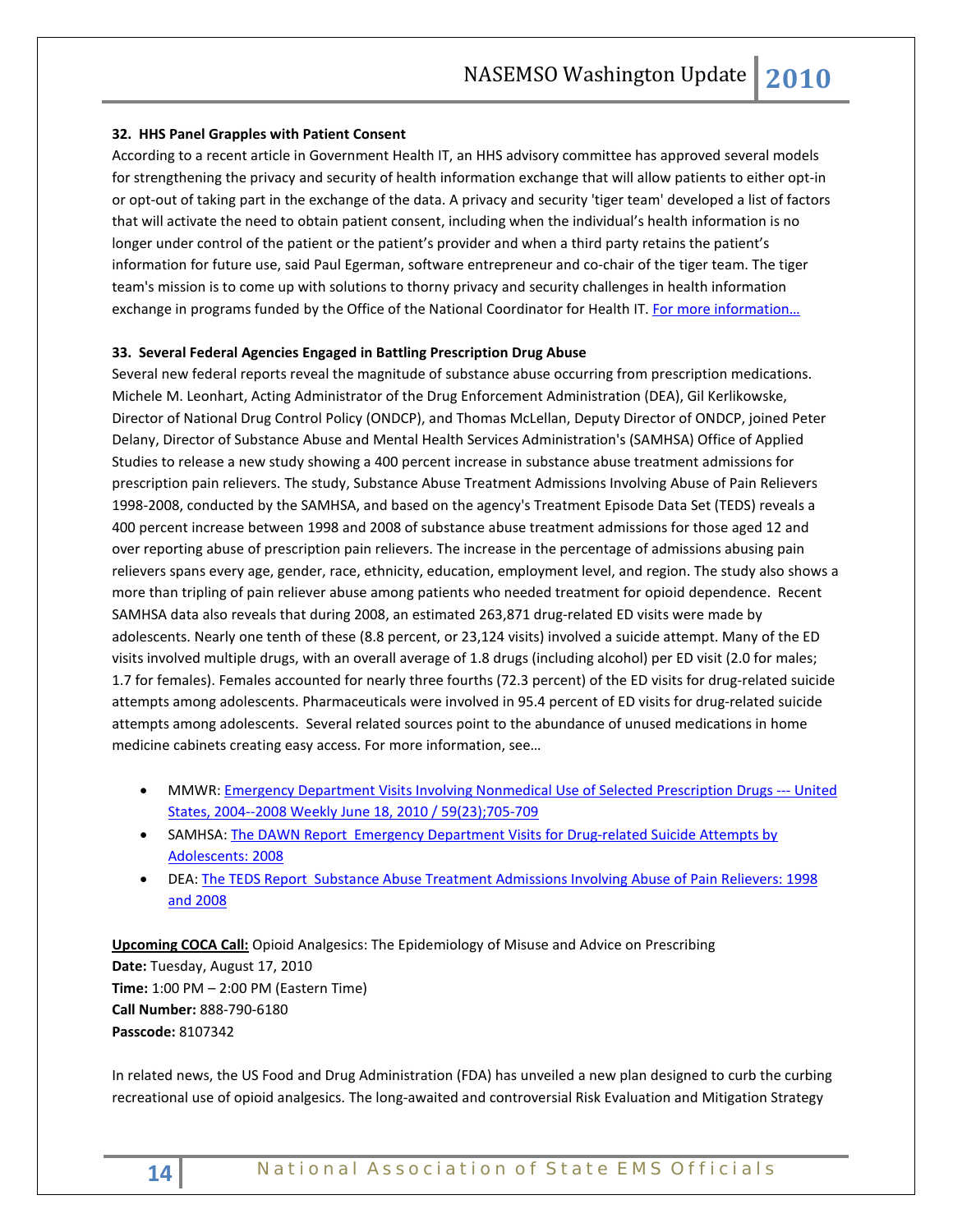(REMS) for long-acting and extended-release opioids includes mandatory prescriber and patient education. Physicians and advocates for pain patients hailed the FDA's proposal for addressing the growing opioid abuse problem while not impeding legitimate access to pain treatment. However, an FDA panel recently voted overwhelmingly against the controversial REMS. The 25 to 10 vote against the proposal sends a strong message to regulators that new recommendations will require more teeth. Most committee members said safety measures for opioids are urgently needed, but voiced concern that the current approach does not go far enough to protect the public. The proposal is available on the **FDA's Web site**.

# **34. FDA Updates Information on Drug Shortages**

The Food and Drug Administration (FDA) has recently updated availability information related to the following medications:

- [Drug Shortages: Current Drug Shortages: Calcium Chloride Injection](http://www.fda.gov/Drugs/NewsEvents/ssLINK/ucm050792.htm#calcium) (updated)
- [Drug Shortages: Current Drug Shortages: Dextrose 50% injection](http://www.fda.gov/Drugs/NewsEvents/ssLINK/ucm050792.htm#dextrose) (updated)
- [Drug Shortages: Current Drug Shortages: Epinephrine 0.1 mg/mL Emergency Syringes 10 mL LifeShield](http://www.fda.gov/Drugs/NewsEvents/ssLINK/ucm050792.htm#epinephrine)  [Abboject syringe with 1.5 inch, 21-gauge needle \(NDC 00409-4921-34\)](http://www.fda.gov/Drugs/NewsEvents/ssLINK/ucm050792.htm#epinephrine) (updated)
- [Drug Shortages: Current Drug Shortages: Furosemide Injection 10mg/ml](http://www.fda.gov/Drugs/NewsEvents/ssLINK/ucm050792.htm#furosemide) (updated)
- [Drug Shortages: Current Drug Shortages: Haloperidol Decanoate Injection](http://www.fda.gov/Drugs/NewsEvents/ssLINK/ucm050792.htm#haloperidol) (updated)
- [Drug Shortages: Current Drug Shortages: Naloxone Injection](http://www.fda.gov/Drugs/NewsEvents/ssLINK/ucm050792.htm#naloxone) (updated)
- [Drug Shortages: Current Drug Shortages: Pancuronium Injection](http://www.fda.gov/Drugs/NewsEvents/ssLINK/ucm050792.htm#pancuronium) (updated)
- [Drug Shortages: Current Drug Shortages: Propofol Injection 10mg/ml, 20ml 25s, 50ml 20s, 100ml 10s](http://www.fda.gov/Drugs/NewsEvents/ssLINK/ucm050792.htm#propofol)
- [Drug Shortages: Current Drug Shortages: Vecuronium Injection](http://www.fda.gov/Drugs/NewsEvents/ssLINK/ucm050792.htm#vecuronium) (updated)

# **35. Gulf Oil Spill Clinical Guidance Now Available**

CDC has new Gulf Oil Spill resources available for healthcare providers treating response workers and coastal residents. The clinical guidance and related talking points listed below provide information about potential health hazards, patient care considerations, health effects surveillance data, behavioral health risks and additional resources.

- NEW: [Condensed Human Health Interim Clinical Guidance with Mental Health Guidance](http://emergency.cdc.gov/gulfoilspill2010/pdf/Oil_spill_4p_July_29_v2.pdf)
- Key Points [Deepwater Horizon Oil Spill and Human Health Interim Clinical Guidance](http://emergency.cdc.gov/gulfoilspill2010/key_points.asp)
- [Deep Water Horizon Oil Spill Human Health Interim Clinical Guidance](http://emergency.cdc.gov/gulfoilspill2010/oilspill_clinical.asp)

# **For more information and additional Healthcare Professionals resources visit:**

[http://emergency.cdc.gov/gulfoilspill2010/health\\_professionals.asp](http://emergency.cdc.gov/gulfoilspill2010/health_professionals.asp)

# **36. CMS Invites Comments on Ambulance Reimbursement Rates**

The Centers for Medicare and Medicaid Services (CMS) has issued proposed rules that would have a substantial effect on air and ground ambulance providers participating in the Medicare and Medicaid programs. The proposed rulemaking calls for some changes in ambulance reimbursement rates, including:

• Reporting mileage to the nearest one-tenth of a mile beginning on January 1, 2001. Currently, mileage is rounded up to the nearest whole dollar. Trips over 100 loaded miles would continue to be rounded up the nearest whole dollar.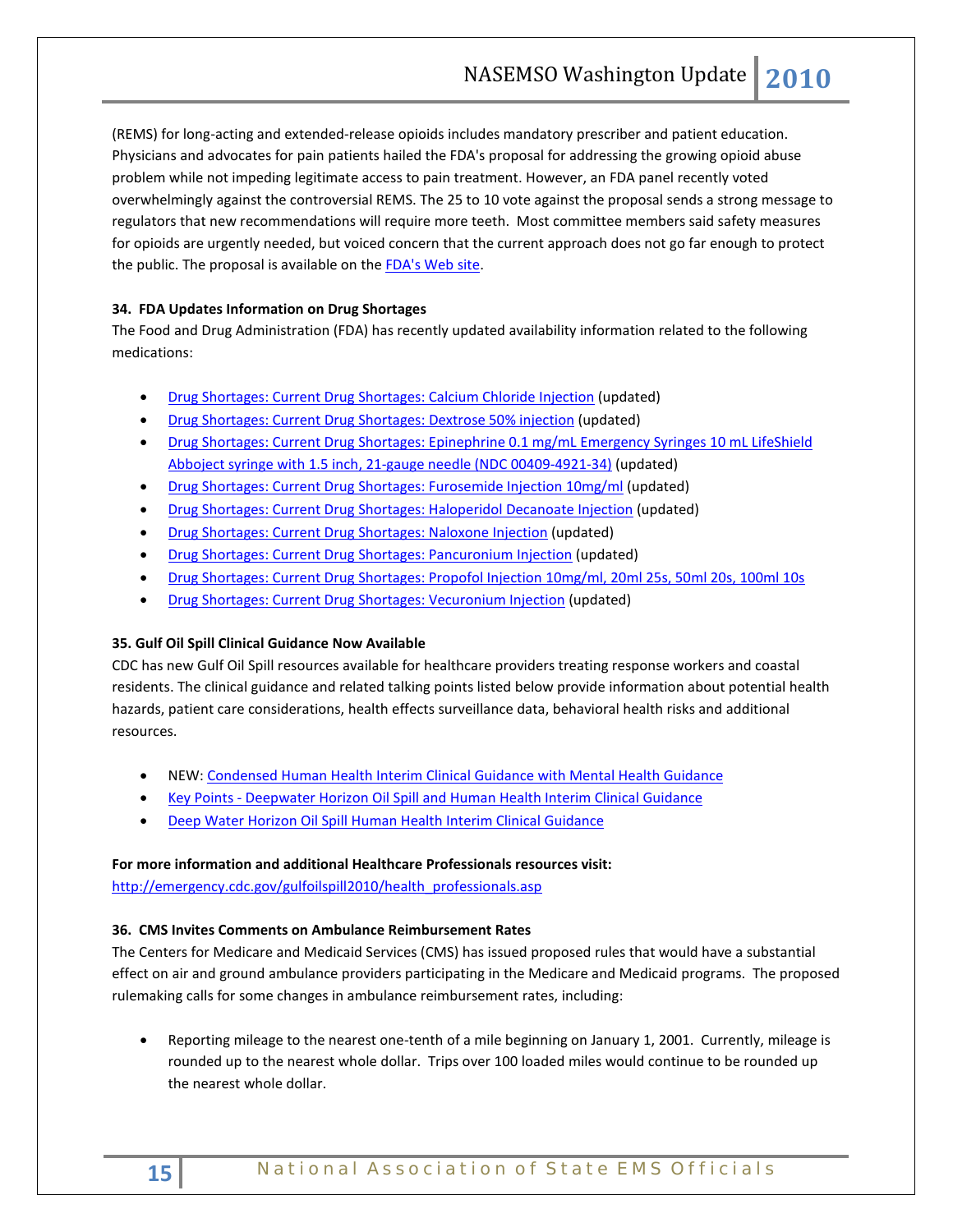- Decreasing the annual ambulance reimbursement updates by the "Multi-Factor Productivity" (MFP) adjustment. CMS is mandated to implement this adjustment by the recently enacted healthcare reform law. The MFP adjustment could, and most likely would, result in a lower reimbursement from the previous year.
- Requiring air medical providers to present certifications indicating they meet the FAA aviation requirements under Part 135 and the medical requirements outlined by the relevant state authority.
- Implementing the Medicare ambulance add-on payment extensions and air ambulance zip code hold harmless as outlined in the healthcare reform legislation. These extension are retroactive to January 1, 2010 and will expire on December 31, 2010.

Several national EMS organizations have submitted comments to CMS. Read AAA's [Fractional Mileage Comment](http://www.the-aaa.org/www.the-aaa.org/7-29-2010%20Member%20Comments%20to%20CMS.doc)  [Letter .](http://www.the-aaa.org/www.the-aaa.org/7-29-2010%20Member%20Comments%20to%20CMS.doc) To view the Proposed Rule visit<http://edocket.access.gpo.gov/2010/pdf/2010-15900.pdf> The public comment period on this rule will run through August 24th.

### **37. CMS to Host Educational Call on Medicare Fee-For-Service (FFS) Implementation**

The Centers for Medicare & Medicaid Services (CMS) will host its ninth national education call regarding Medicare FFS's implementation of HIPAA Version 5010 and D.0 transaction standards on August 25, 2010, 2:00pm To 3:30pm ET. This session will focus on the 835 Electronic Remittance Advice transaction. Subject matter experts will review Medicare FFS specific changes as well as general information to help the audience prepare for the transition; the presentation will be followed by a Q&A session. The presentation will be available on the CMS website by clicking on the following link:<http://www.cms.gov/Versions5010andD0/V50/list.asp>Registration will close at 2:00 p.m. EST on August 24, 2010, or when available space has been filled. Target Audience: Vendors, clearinghouses, and providers who will need to make Medicare FFS specific changes in compliance with HIPAA version 5010 requirements. In order to receive the call-in information, you must register for the call. For more information...

### **38. CoAEMSP Offers Time Extension to Program Directors Needing Degree for Accreditation**

One of the requirements for accreditation of Paramedic educational programs is that the program director must possess a Bachelors degree. Because some programs may find it difficult to meet this requirement by the 2013 date, the CoAEMSP Board of Directors has approved a Bachelors Degree Plan for Program Directors. This plan provides an extended period of time for the program director of a program seeking Initial Accreditation to obtain his/her Bachelors degree. **To be eligible for this plan, the program must submit its Initial Accreditation Self Study Report (ISSR) and fees to the CoAEMSP for evaluation prior to January 1, 2011.** Doing so will allow the program director to demonstrate that qualification by current enrollment and continual satisfactory academic progress (defined as a minimum of 15 semester hours per year) toward a Bachelors degree until successfully completed. Submission of a completed ISSR by January 1, 2011, will make the program director eligible for the extended period of time to complete a Bachelors degree. More information is availabl[e here.](http://r20.rs6.net/tn.jsp?et=1103548280878&s=1704&e=001aE6CmN0AgnXA9rxp0CQBCGNO4Q8O4rbRKv-N2Wo4rH8QE3gKui34X8jB3iTnHZmxI_HDIXU1oJVHxHHGp1Eqm5COuuCQ4VegNQ5t71HLEFBtvyaydt21OOwgOcYKQquXG6z2TxWoGus=) For additional information or assistance, contact Bill Goding a[t bill@coaemsp.org](mailto:bill@coaemsp.org) or 817.330.0080, x113.

# **39. "Vince and Larry" Become Permanent Additions to Smithsonian**

The U.S. Department of Transportation is donating a number of "Vince and Larry" crash-test dummy costumes and related auto safety items to the Smithsonian Institution. These objects now become part of the permanent collection of the Smithsonian's National Museum of American History in Washington, DC. Beginning in 1985, the National Highway Traffic Safety Administration promoted highway safety through a series of public service television spots starring actors dressed up as talking crash test dummies Vince and Larry. The spots aired on television and radio and also ran in magazines. The campaign, conducted through 1998, used slapstick humor and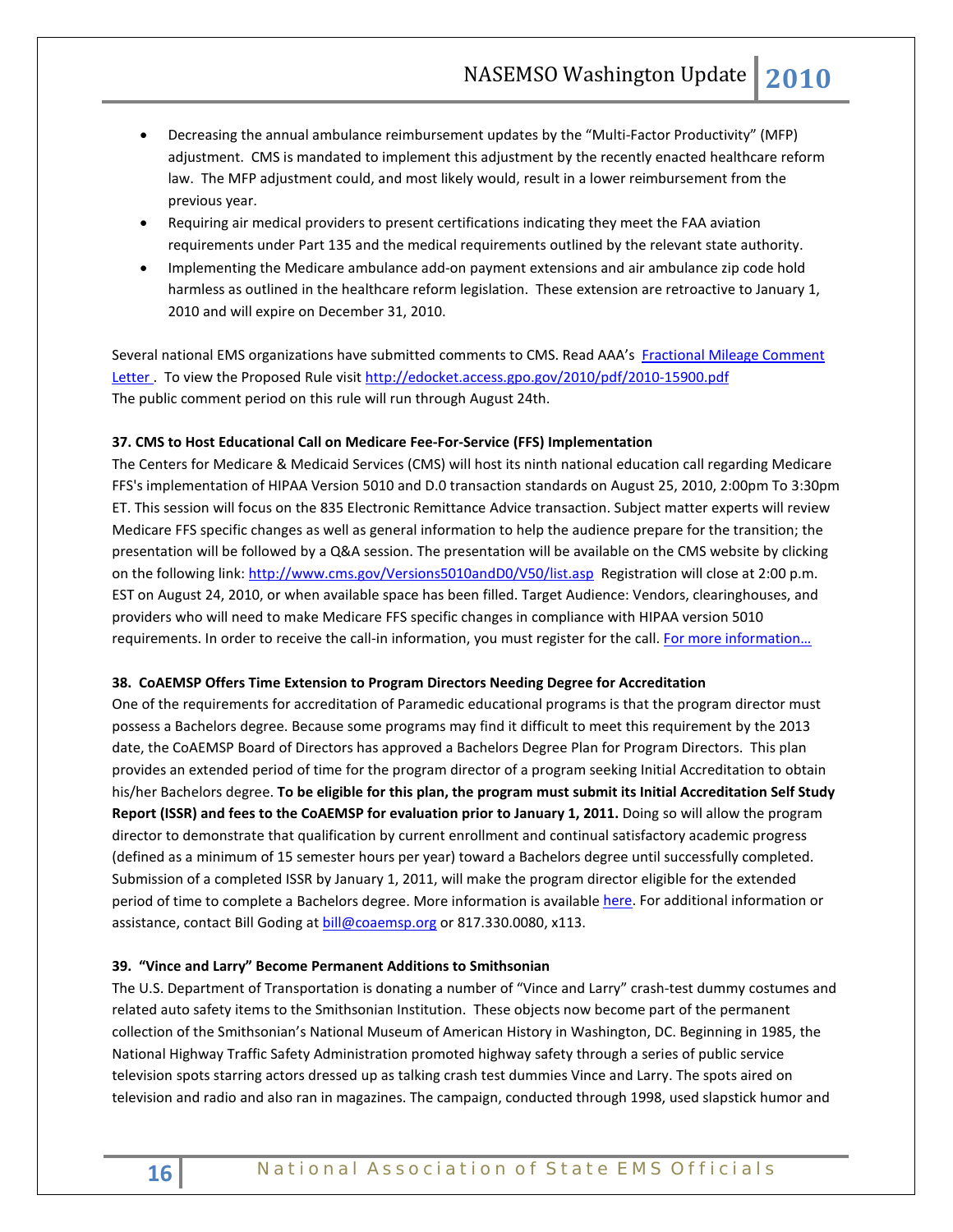comical antics to remind people of the importance of wearing a seat belt. At a recent ceremony, NHTSA Administrator David Strickland formally transferred the "Vince and Larry" objects to the Smithsonian. "The Vince and Larry ads, along with our high-visibility enforcement campaign Click It or Ticket, have proved tremendously helpful in building public awareness of seat belt use," said Administrator Strickland. "As a result, today, a record high of 84 percent of Americans buckle up."

#### **40. Grant from Duke Endowment Provides Critical Ambulance Cardiac Resuscitation Equipment**

North Carolina patients with a life threatening illness or injury will have a better chance of survival through a \$2.15-million grant recently awarded by The Duke Endowment to the N.C. Department of Health and Human Services. This grant will provide medical devices to EMS agencies and assist EMS professionals in rapidly identifying patients who are experiencing a life threatening event as well as provide vital information guiding the correct treatment. These devices also can assist EMS in identifying which patients require hospitals specializing in heart, stroke, trauma, or intensive care. Currently one-third of North Carolina's 1,000 on-duty EMS ambulances and response vehicles do not have capnography equipment and one-fourth do not have 12-lead electrocardiogram (ECG) devices which monitor the heart. This grant will close that gap by providing funding to enable local EMS agencies to purchase the needed devices. The end result will be improved response, care and outcomes for patients experiencing life threatening illness, injury, or cardiac arrest. Funding will focus on in-service units that need the equipment. For more information...

#### **41. Input on Design of New National Memorial Sought**

The National EMS Memorial Service is accepting ideas and suggestions for incorporation into the design of the new National Memorial honoring fallen Emergency Medical Service providers. This call for ideas and suggestions is NOT a call for complete design concepts but rather a call for ideas as to what elements should be included in the final design. Our hope is to provide the EMS community with as much input to the process as possible. The deadline is September 15, 2010. For more information...

**42. Trends and Characteristics of US Emergency Department Visits, 1997-2007.** *JAMA.* 2010;304(6):664-670. From 1997 to 2007, the rates of visits to emergency departments in the U.S. increased significantly, particularly among adults with Medicaid, according to a study in the August 11 issue of *JAMA*. Emergency departments (EDs) are unique providers for health care in the United States because services are provided to all persons regardless of insurance or ability to pay. "As such, the Institute of Medicine has labeled EDs as 'the Safety Net of the Safety Net . . . the provider of last resort for millions of patients who are uninsured or lack adequate access to care from community providers.' Among all EDs, the Centers for Disease Control and Prevention further identified a subset as safety-net EDs because these EDs provide a disproportionate share of services to Medicaid and uninsured persons," the authors write. Recent studies have suggested an increasing number of uninsured and underinsured persons using emergency departments, with the potential effects of this a concern for the health care safety net, according to background information in the article. View the complete abstract...

**43. Just one drop: the significance of a single hypotensive blood pressure reading during trauma resuscitations.** [J Trauma.](javascript:AL_get(this,%20) 2010 Jun;68(6):1289-94; discussion 1294-1295. Single, isolated hypotensive blood pressure (BP) measurements frequently are ignored or considered "erroneous." Although their clinical significance remains unknown, (authors) hypothesized that single, isolated hypotensive BP readings during trauma resuscitations signify the presence of severe injuries that often warrant immediate intervention. METHODS: A prospective observational study was performed on all trauma patients admitted from June 2008 to January 2009. Patients with a single systolic blood pressure (SBP) reading <110 mm Hg during their trauma resuscitation were evaluated, and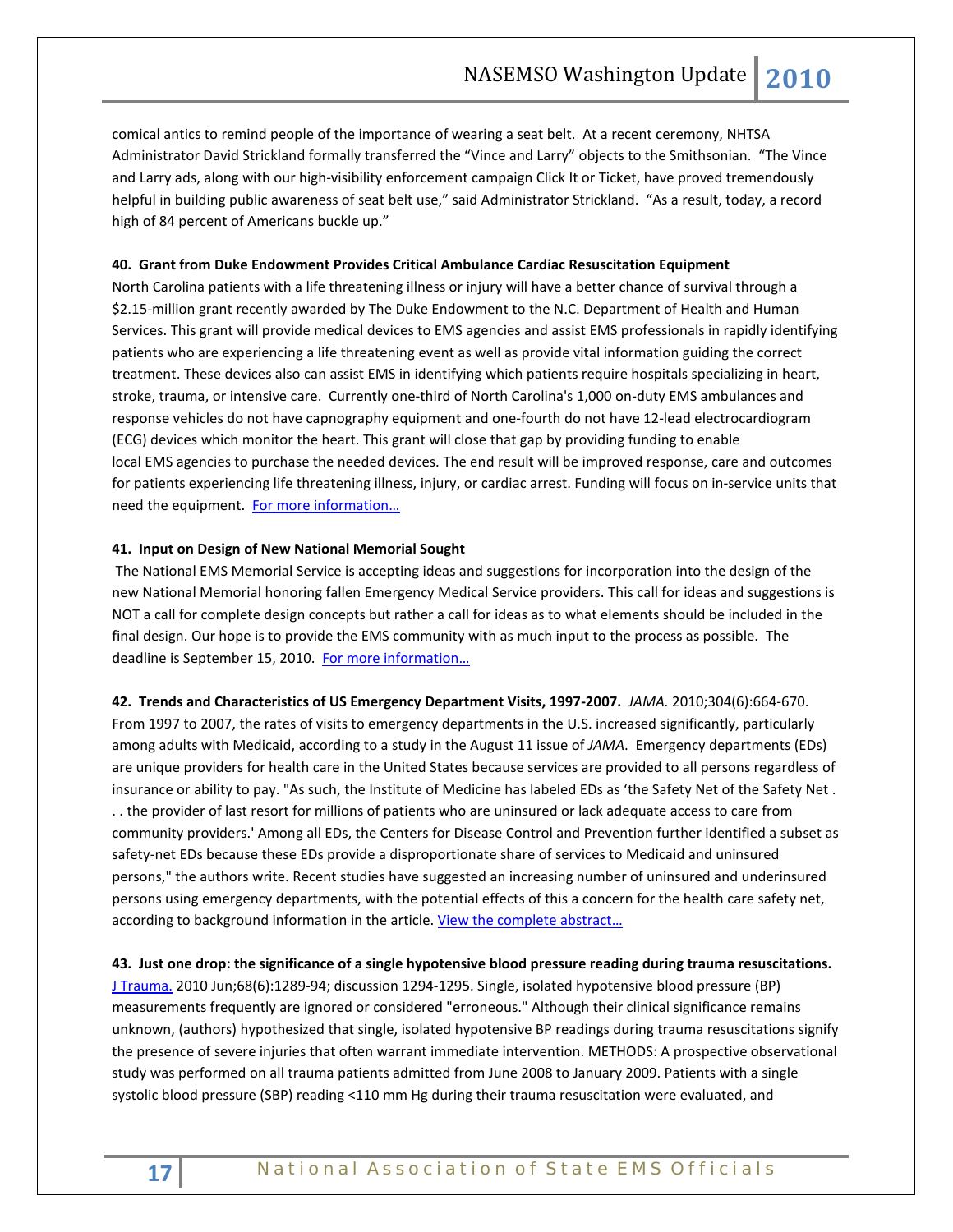demographics, hemodynamics, resuscitation (fluids, blood products, and duration), injuries, and operative or endovascular management were analyzed. Single and multiple variable logistic regression analyses were performed. Cutpoint analysis of the entire range of lowest single SBP measurements determined which SBP value best predicted the need for immediate therapeutic intervention. RESULTS: Patients (n = 145) were predominantly male (77.2%) but age (mean, 35.1 +/- 15.3 years) and injury mechanisms varied (penetrating, 46.2%; blunt, 53.8%). Cutpoint analysis determined that a single SBP reading <105 mm Hg best predicted the need for immediate therapeutic intervention. Although 38.1% patients with isolated SBP <105 mm Hg measurements underwent immediate therapeutic operative or endovascular procedures, only 10.4% (p < 0.001) with isolated SBP >or=105 mm Hg required these procedures. Patients were 12.4 times (confidence interval: 2.6-59.2;  $p = 0.002$ ) more likely to undergo immediate therapeutic intervention than those with a single SBP >or=105 mm Hg. CONCLUSIONS: Single, isolated hypotensive BP measurements during trauma resuscitations should not be ignored or dismissed. Instead, our results suggest that a single SBP reading <105 mm Hg is associated with severe injuries that often require immediate operative or endovascular treatment and surgical intensive care unit admission.

**44. Tracheal intubation in daylight and in the dark: a randomised comparison of the Airway Scope® , Airtraq® , and Macintosh laryngoscope in a manikin.** Published in *Anaesthesia* [Volume 65, Issue 7, p](http://onlinelibrary.wiley.com/doi/10.1111/ana.2010.65.issue-7/issuetoc)ages 684–687, July 2010. Fifteen anaesthetists attempted to intubate the trachea of a manikin lying supine on the ground using the Airway Scope<sup>®</sup>, Airtraq<sup>®</sup> or Macintosh laryngoscope in three simulated conditions: (1) in room light; (2) in the dark and (3) in daylight. The main outcome measure was the time to ventilate the lungs after successful intubation; the secondary outcome was the success rate of ventilation within 30 s. In room light and in the dark, ventilation after successful tracheal intubation could always be achieved within 30 s for all three devices. There were no clinically meaningful differences in time to ventilate between the three devices. In daylight, time to ventilate the lungs for the Airway Scope was significantly longer than for the Macintosh blade (p < 0.0001; 95% CI for difference 27.5– 65.0 s) and for the Airtraq (p < 0.0001; 95% CI for difference 29.2–67.6 s). Ventilation was always successful for the Macintosh and Airtraq laryngoscopes, but for the Airway Scope, only one of 15 participants could successfully ventilate the lungs (p < 0.0001). Therefore, the Airway Scope may have a role for tracheal intubation under room light or in darkness, but may not be so useful in daylight. In contrast, the Airtraq may have a role in both darkness and daylight. Subscription required for article.

**45. Comparison of Flexiblade™ and Macintosh laryngoscopes: cervical extension angles during orotracheal intubation.** Published in *Anaesthesia* [Volume 65, Issue 7, p](http://onlinelibrary.wiley.com/doi/10.1111/ana.2010.65.issue-7/issuetoc)ages 692–696, July 2010. The Flexiblade™ is a new laryngoscope with a flexible blade, a handle and a lever, allowing gradual flexion over the distal half of the blade. In this study, we aimed to compare cervical vertebral movements during tracheal intubation with the Flexiblade and Macintosh laryngoscope in 32 patients undergoing elective surgery requiring general anaesthesia (*n* = 16 per group). Fluoroscopic images of cervical movement were captured before, during and after intubation and evaluated by a radiologist. C1–C2 cervical vertebral movement was significantly reduced during the intubation in the Flexiblade group (p < 0.0001). C2–C3 cervical movement was similar in both groups (p = 0.81). No significant differences were noted in success rates for intubation, oxygen saturation levels, haemodynamic variables or intubation-related injury. The decreased extension angle between C1–C2 during Flexiblade laryngoscopy compared with Macintosh laryngoscopy may be an advantage where neurological damage with cervical movement is a concern. Subscription required for article.

#### **46. Comparison of two instructional modalities for nursing student CPR skill acquisition.**

[Resuscitation](http://www.sciencedirect.com/science/journal/03009572) [Volume 81, Issue 8,](http://www.sciencedirect.com/science?_ob=PublicationURL&_tockey=%23TOC%234885%232010%23999189991%232214755%23FLA%23&_cdi=4885&_pubType=J&view=c&_auth=y&_acct=C000050221&_version=1&_urlVersion=0&_userid=10&md5=747d13efe0b50bb8ef39300c775f8e2f) August 2010, Pages 1019-1024 . The purpose of the study was to compare performance based measures of CPR skills (compressions, ventilations with bag-valve-mask (BVM), and single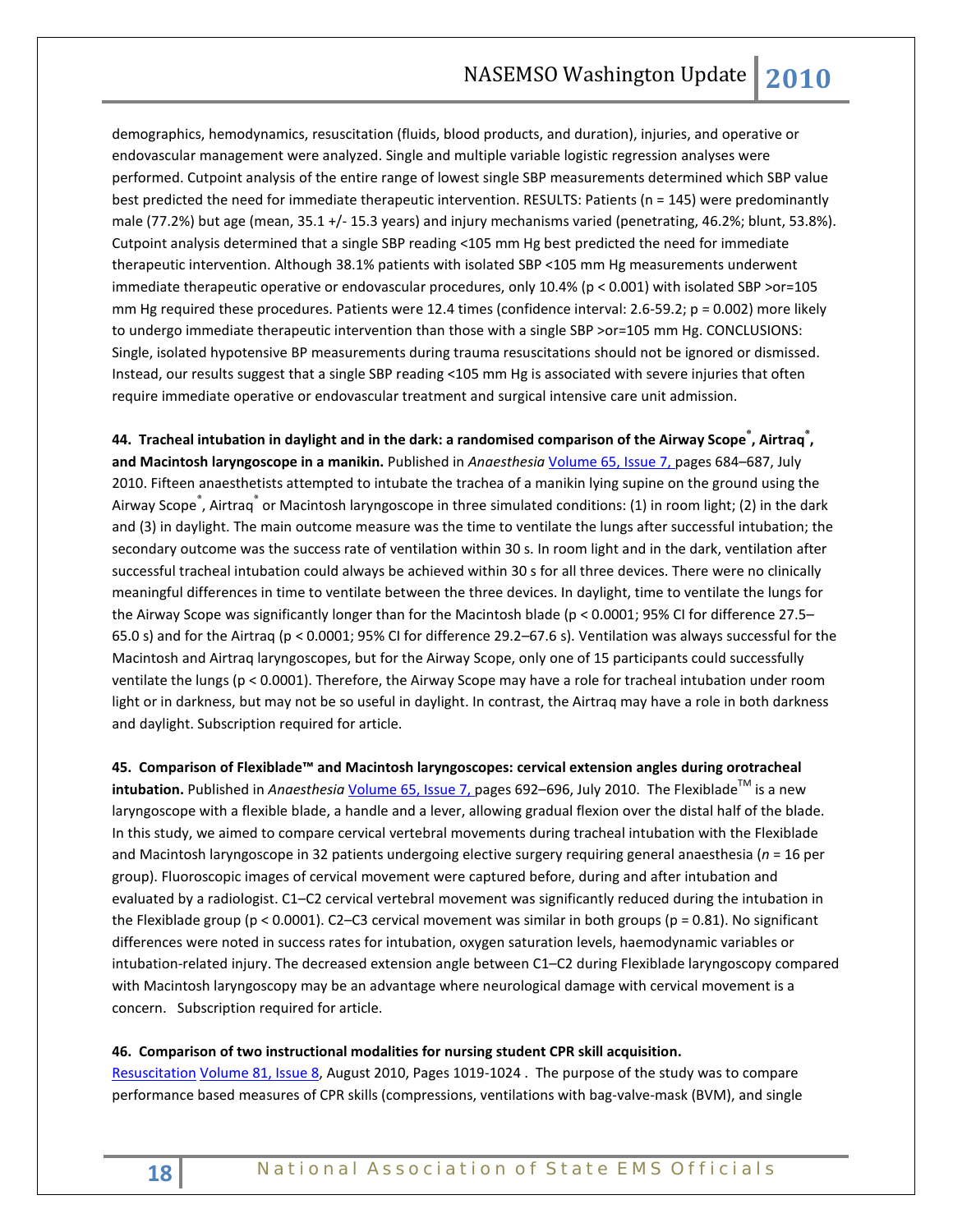rescuer CPR) from two types of CPR courses: a computer-based course (HeartCode™ BLS) with voice advisory manikin (VAM) feedback and instructor-led (IL) training with traditional manikins. 604 nursing students from 10 schools of nursing throughout the United States were randomized by school to course type. After successful course completion, students performed 3 min each of compressions; ventilations with BVM; and single rescuer CPR on a Laerdal Resusci Anne® SkillReporter™ manikin. The primary outcome measures were: (1) compression rate, (2) percentage of compressions performed with adequate depth, (3) percentage of compressions performed with correct hand placement, (4) number of ventilations/min, and (5) percentage of ventilations with adequate volume. **Results:** There were no differences in compression rates between the two courses. However, students with HeartCode BLS with VAM training performed more compressions with adequate depth and correct hand placement and had more ventilations with adequate volume than students who had IL courses particularly when learning on hard molded manikins. During single rescuer CPR, students who had HeartCode BLS with VAM training had more compressions with adequate depth and ventilations with adequate volume than students with IL training. **Conclusion: Students who trained using HeartCode BLS and practiced with VAMs performed more compressions with adequate depth and ventilations with adequate volume than students who had IL courses.** Results of this study provide evidence to support use of HeartCode BLS with VAM for training nursing students in CPR. [For more information…](http://www.sciencedirect.com/science/journal/03009572) Subscription required for article.

#### **47. Mobile Messaging as Surveillance Tool during Pandemic (H1N1) 2009, Mexico**

Lajous M, Danon L, López-Ridaura R, Astley CM, Miller JC, Dowell SF, et al. Mobile messaging as surveillance tool during pandemic (H1N1) 2009, Mexico [letter]. Emerg Infect Dis. 2010 Sep; [Epub ahead of print] Pandemic (H1N1) 2009 highlighted challenges faced by disease surveillance systems. New approaches to complement traditional surveillance are needed, and new technologies provide new opportunities. Authors evaluated cell phone technology for surveillance of influenza outbreaks during the outbreak of pandemic (H1N1) 2009 in Mexico. For [more information…](http://www.cdc.gov/eid/content/16/9/PDFs/10-0671.pdf)

**48. Prehospital Ultrasound by Paramedics: Results of Field Trial.** Published in *Academic Emergency Medicine* [Volume 17, Issue 6, p](http://onlinelibrary.wiley.com/doi/10.1111/acem.2010.17.issue-6/issuetoc)ages 624–630, June 2010. **Objectives:** The objective was to determine if 9-1-1 paramedics trained in ultrasound (US) could adequately perform and interpret the Focused Assessment Sonography in Trauma (FAST) and the abdominal aortic (AA) exams in the prehospital care environment. **Methods:** Paramedics at two emergency medical services (EMS) agencies received a 6-hour training program in US with ongoing refresher education. Paramedics collected US in the field using a prospective convenience methodology. All US were performed in the ambulance without scene delay. US exams were reviewed in a blinded fashion by an emergency sonographer physician overreader (PO). **Results:** A total of 104 patients had an US performed between January 1, 2008, and January 1, 2009. Twenty AA exams were performed and all were interpreted as negative by the paramedics and the PO. Paramedics were unable to obtain adequate images in 7.7% (8/104) of the patients. Eighty-four patients had the FAST exam performed. Six exams (6/84, 7.1%) were read as positive for free intraperitoneal/pericardial fluid by both the paramedics and the PO. FAST and AA US exam interpretation by the paramedics had a 100% proportion of agreement with the PO. **Conclusions:** This pilot study shows that with close supervision, paramedics can adequately obtain and interpret prehospital FAST and AA US images under protocol. These results support a growing body of literature that indicates US may be feasible and useful in the prehospital setting.

**49. Hazardous Use of Car Seats Outside the Car in the United States, 2003–2007.** Published in *PEDIATRICS* Vol. 126 No. 2 August 2010, pp. 352-357. An estimated 43 562 car seat–related injuries were treated in emergency departments from 2003 to 2007. This national estimate was based on a weighted sample of 1898 infants. The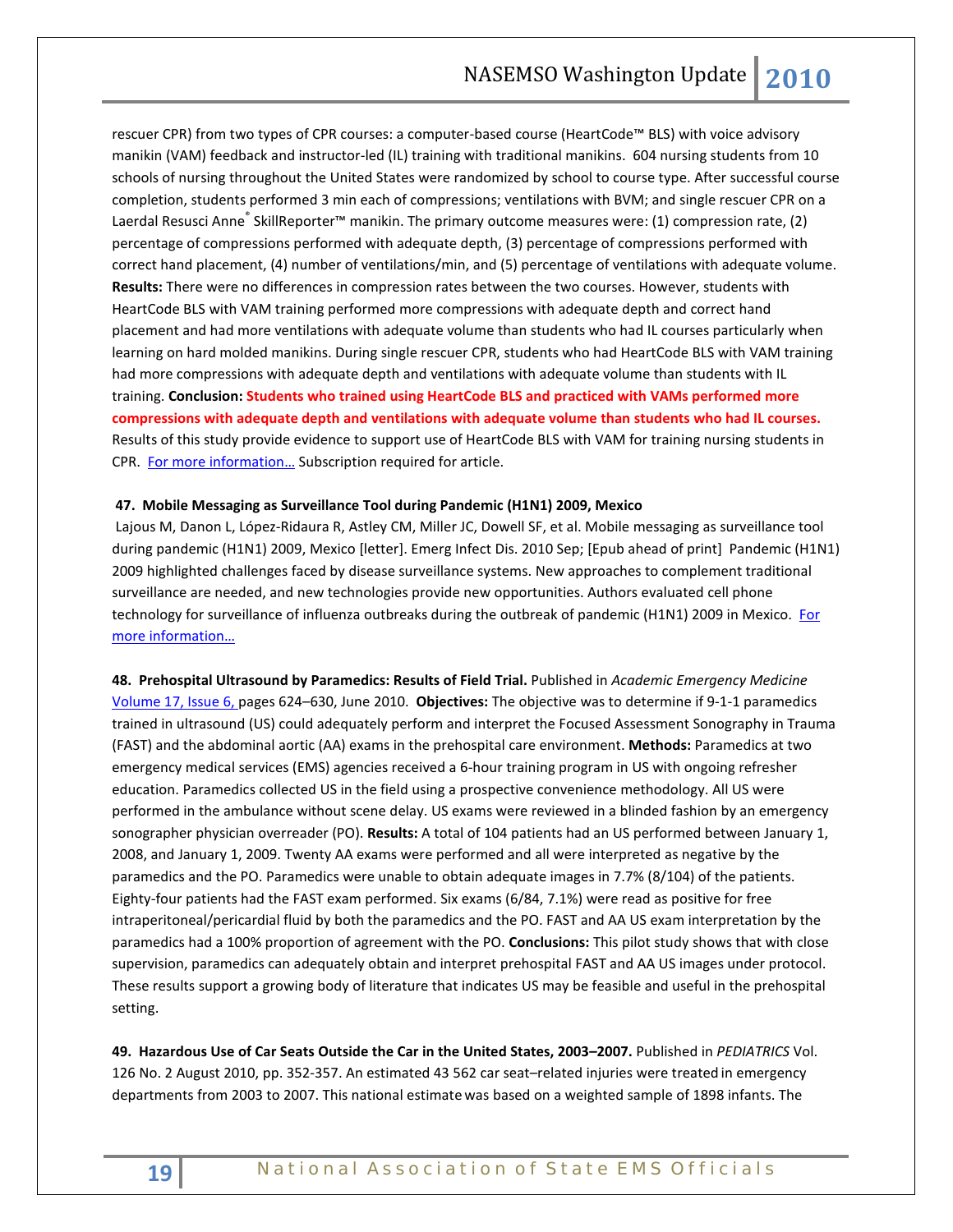average age of these infants was 4.07 ± 2.73 months, 62.4% ofthe injuries occurred in infants younger than 4 months, and 54.4% occurred in boys. Of these injuries, 49.1% occurred at home, 8.4% of the infants had to be hospitalized, and 84.3%of the infants suffered a head injury. The most common mechanisms of injury were infants falling from car seats, car seats falling from elevated surfaces, and car seats overturning on soft surfaces. For more [information…](http://pediatrics.aappublications.org/cgi/content/abstract/126/2/352)

## **UPCOMING EVENTS**

### **\*\*\*STATEWIDE EMS CONFERENCES\*\*\***

Pennsylvania State EMS Conference. September 17-18 (with preconference sessions on September 15-16), 2010 at the Lancaster County Convention Center in Lancaster, PA. More information can be found a[t www.pehsc.org.](http://www.pehsc.org/)

TN 9th Annual Update in Acute & Emergency Care Pediatrics Conference. October 1-2, 2010. Wilderness At the Smokies Resort, Sevierville, Tennessee For more info go to: [www.tnemsc.org](http://www.tnemsc.org/)

PULSE CHECK 2010, the 55th Annual Educational Conference & Trade Show of the NYS Volunteer Ambulance & Rescue Association, will be held Thursday evening September 30, 2010 to Sunday morning October 3, 2010 at the Holiday Inn Albany on Wolf Road. Information is posted on the Association's web site at [www.nysvara.org.](http://www.nysvara.org/)

New Jersey Statewide Conference on EMS, Atlantic City November 11th - 13th 2010. For more information visit: [www.njemsconference.com](http://www.njemsconference.com/)

New Jersey METI Games. November 11th - 12<sup>th</sup>, 2010. For more information visit [www.njemsconference.com.](http://www.njemsconference.com/)

\*25th Annual Texas EMS Conference, November 21-24. Austin Convention Center, Austin, TX. For more information visi[t http://www.dshs.state.tx.us/emstraumasystems/10conference.shtm.](http://www.dshs.state.tx.us/emstraumasystems/10conference.shtm)

# **\*\*\*National Conferences and Special Meetings\*\*\***

\* 1st NEMSIS Version 3 Software Developers Meeting. Monday, August 16 - Tuesday, August 17, 2010. Grand Hyatt DFW, inside the DFW Airport, Texas in the North America Room.

"Accreditation is not a Four Letter Word." EMS Program Accreditation Workshops presented by NAEMSE/CoAEMSP. August 20-21, 2010 in San Antonio, TX. For more information, go to [http://www.naemse.org/accreditation/.](http://www.naemse.org/accreditation/)

EMS Education Implementation Webinar. August 25, 2010 @ 3 pm. "**Identifying Methods to Measure Cognitive, Psychomotor, and Affective Competency**" More info including registration link at [www.nasemso.org](http://www.nasemso.org/) as speakers and topics are confirmed.

15<sup>th</sup> Annual NAEMSE Symposium. September 7-12, 2010. Renaissance Hotel & Convention Center in Schaumburg, IL. For more information, go to http://www.naemse.org/symposium.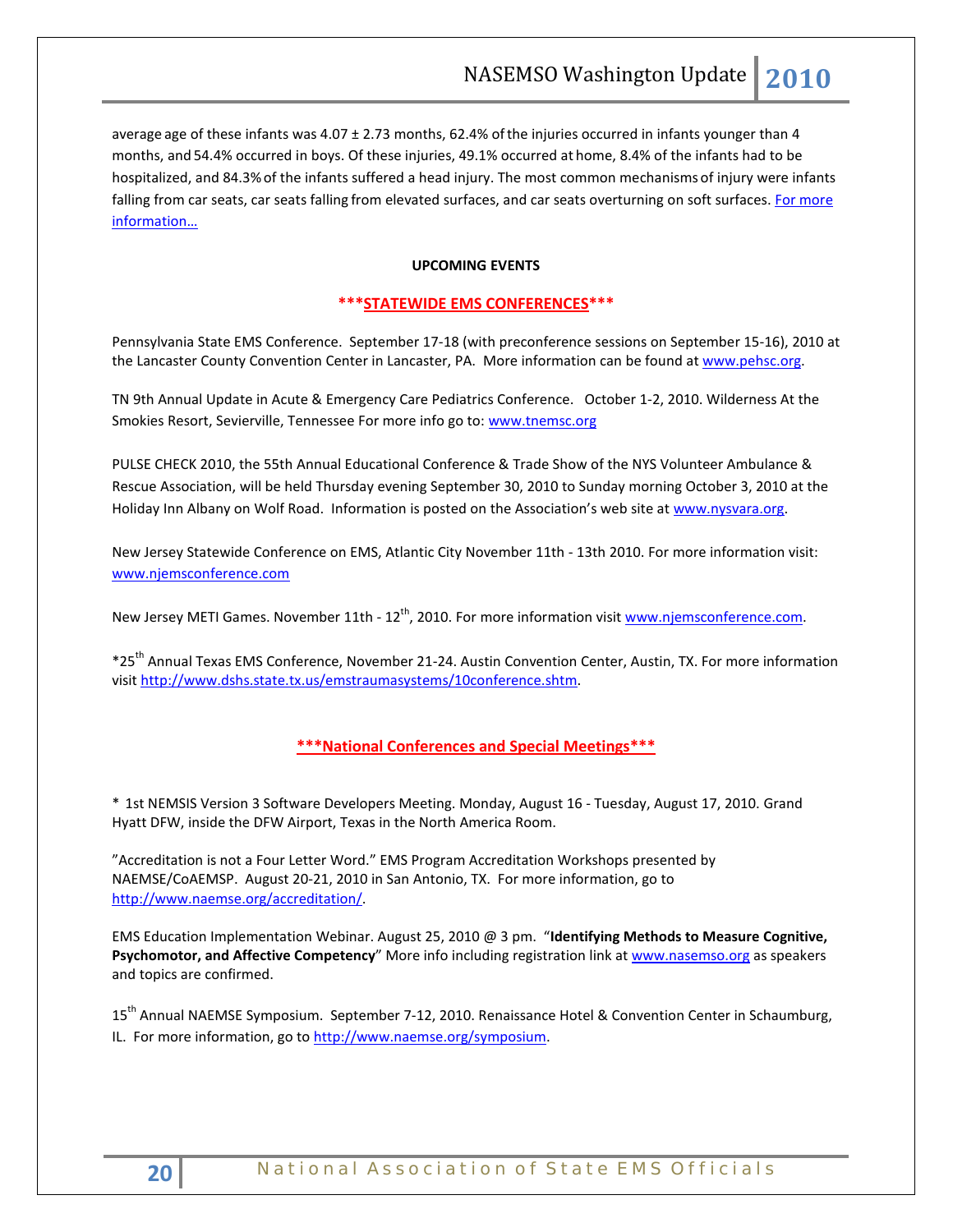EMS Education Implementation Webinar. September 15, 2010 @ 3 pm. "**Progression/Regression Strategies: Models of Success.**" More info including registration link at [www.nasemso.org](http://www.nasemso.org/) as speakers and topics are confirmed.

**\*2010 Distracted Driving Summit** September 21, 2010 Renaissance Hotel 999 Ninth Street, NW Washington, D.C. 20001

ENA Annual Meeting. San Antonio Convention Center, San Antonio, TX. General Assembly September 22-34, Scientfic Assembly September 23-25, 2010. Go t[o www.ena.org](http://www.ena.org/) for more information.

NAEMT Annual Meeting at EMS EXPO 2010 - Sept. 27 – Oct. 1, 2010. Dallas Convention Center, Dallas, TX. For more information, go to [http://www.firehouseevents.com/.](http://www.firehouseevents.com/)

ACEP Scientific Assembly 2010. September 28 - October 1, 2010. Mandalay Bay, Las Vegas, NV. For more information, go to www.acep.org.

Institute of Medicine Forum on Medical and Public Health Preparedness for Catastrophic Events. October 6-7, 2010. Washington, DC. See<http://www.iom.edu/en/Activities/PublicHealth/MedPrep.aspx> for more information.

NASEMSO Annual Meeting. October 10-15, 2010, Norfolk Marriott Waterside/Waterside Convention Center Norfolk, Virginia. More info available at [www.nasemso.org.](http://www.nasemso.org/) Sponsorship and exhibitor information [now available.](http://www.nasemso.org/Meetings/Annual/NASEMSO2010Sponsors-Exhibitors.asp)

2010 Air Medical Transport Conference October 11-13, 2010. Ft. Lauderdale, FL. For more information, go to [www.aams.org.](http://www.aams.org/) 

EMS Education Implementation Webinar. October 20, 2010 @ 3 pm. "**System Update: 2010 NASEMSO Survey**  Results." More info including registration link at [www.nasemso.org](http://www.nasemso.org/) as speakers and topics are confirmed.

EMS Education Implementation Webinar. November 22, 2010 @ 3 pm. "**The Role of National Certification in Implementing the EMS Education Agenda.**" More info including registration link at [www.nasemso.org](http://www.nasemso.org/) as speakers and topics are confirmed.

ECCU 2010. Emergency Cardiac Care Update, December 8-11, 2010. San Diego, CA. Sponsored by the Citizen CPR Foundation. For more information, go t[o http://eccu2010.com/.](http://eccu2010.com/)

**See more EMS Events on NASEMSO's web site at<http://www.nasemso.org/Resources/Calendar/index.asp>**